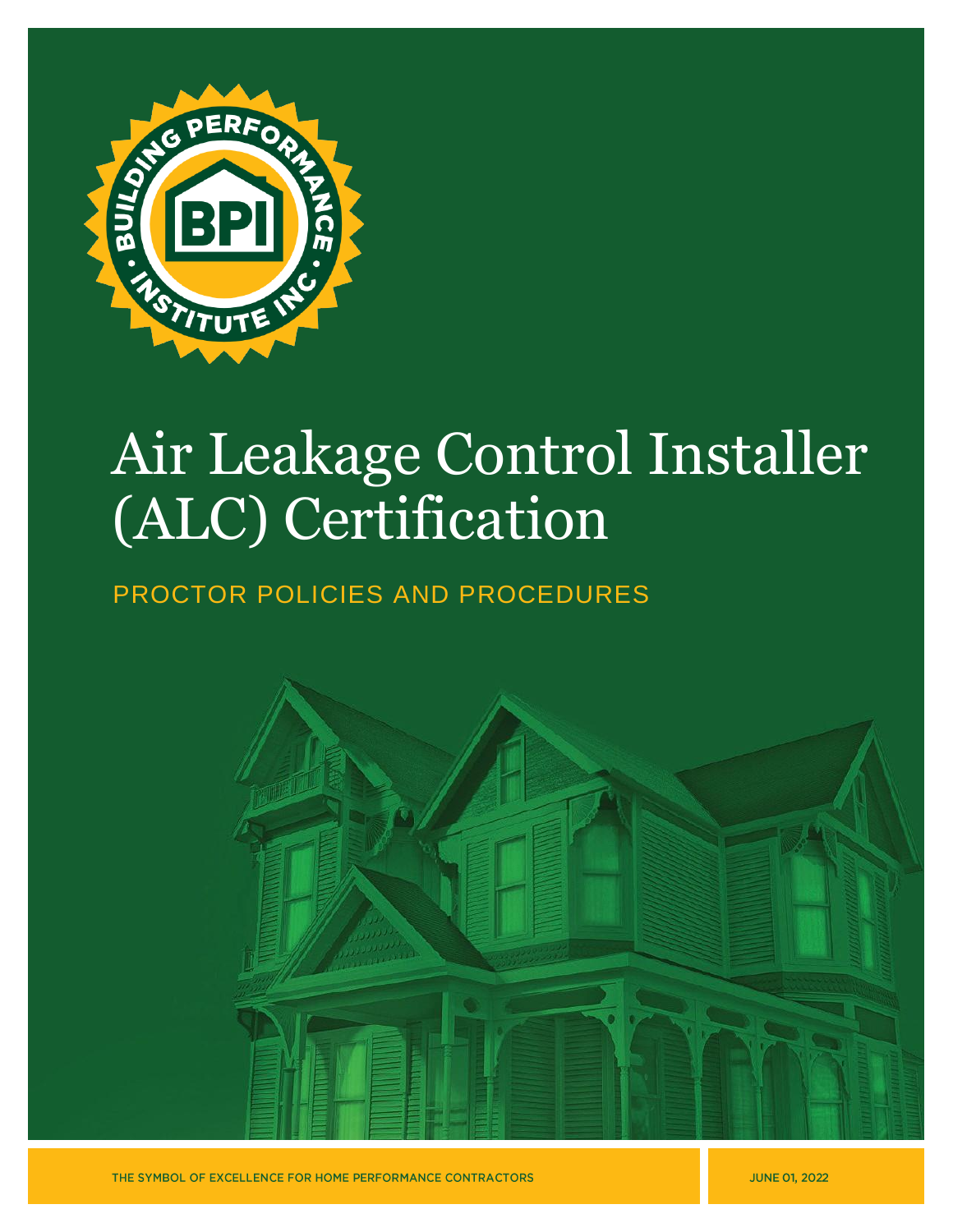© 2022 Building Performance Institute, Inc. All Rights Reserved.

### **Acknowledgements**

The Building Performance Institute, Inc. would like to thank those who support the BPI national expansion and all of the dedicated professionals who have participated in the development of this document.

### **Disclaimer**

BPI will post the latest version of this document at [www.bpi.org.](http://www.bpi.org/pros) Prior to participating in any available service through BPI, check to ensure that you have based your decision to proceed on the most up-to-date information available. BPI reserves the right to modify documents prior to accepting any application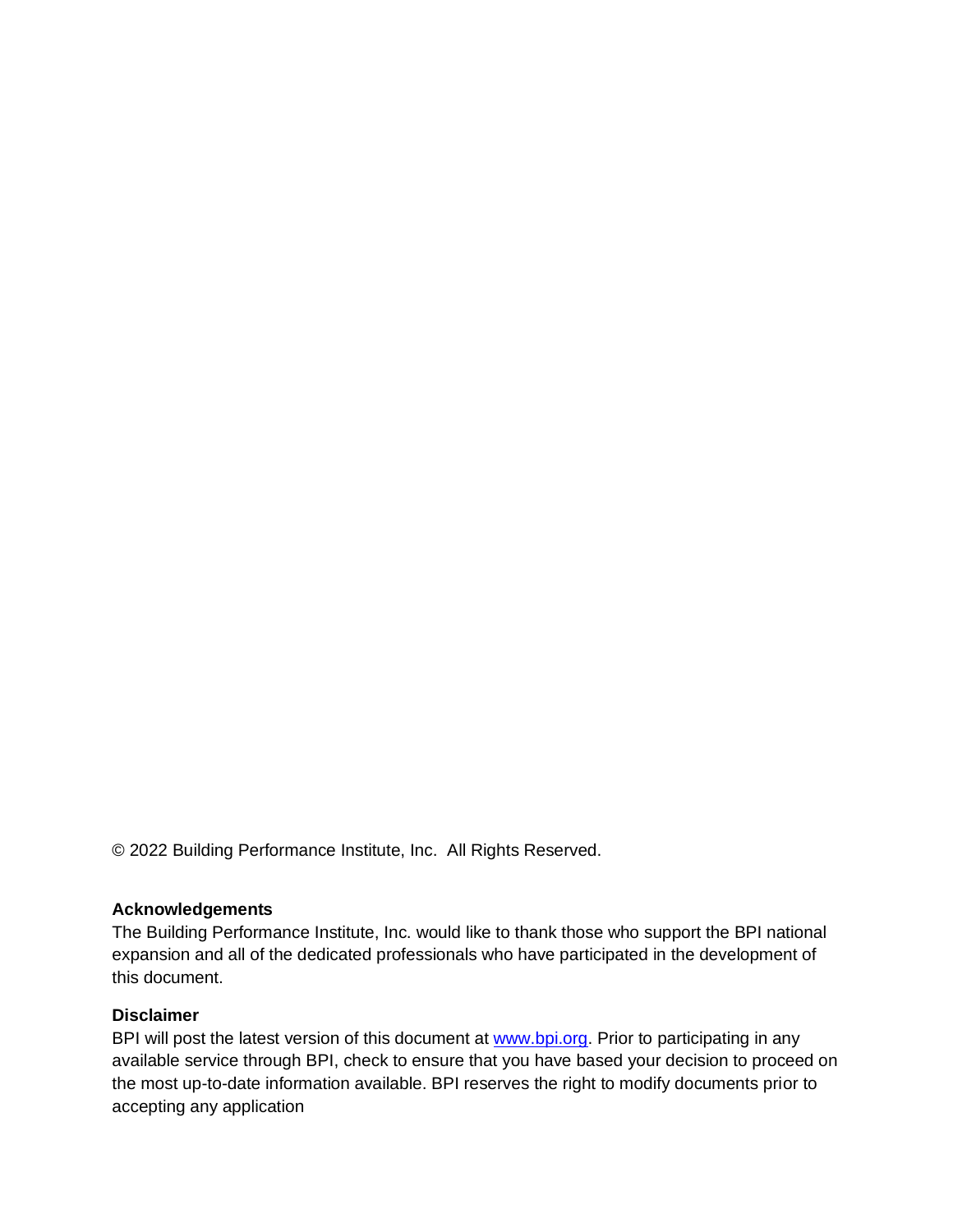# <span id="page-2-0"></span>**Table of Contents**

| 1.                                                                                  |  |  |  |  |
|-------------------------------------------------------------------------------------|--|--|--|--|
| 2.                                                                                  |  |  |  |  |
| 3.                                                                                  |  |  |  |  |
| 4.                                                                                  |  |  |  |  |
| 5.                                                                                  |  |  |  |  |
| 6.                                                                                  |  |  |  |  |
| 7.                                                                                  |  |  |  |  |
| 8.                                                                                  |  |  |  |  |
| 9.                                                                                  |  |  |  |  |
| 10.                                                                                 |  |  |  |  |
| 11.                                                                                 |  |  |  |  |
| 12.                                                                                 |  |  |  |  |
| 13.                                                                                 |  |  |  |  |
| 14.                                                                                 |  |  |  |  |
| 15.                                                                                 |  |  |  |  |
| 16.                                                                                 |  |  |  |  |
| 17.                                                                                 |  |  |  |  |
| 18.                                                                                 |  |  |  |  |
| 19.                                                                                 |  |  |  |  |
| 20.                                                                                 |  |  |  |  |
| 21.                                                                                 |  |  |  |  |
| 22.                                                                                 |  |  |  |  |
| 23.                                                                                 |  |  |  |  |
| 24.                                                                                 |  |  |  |  |
|                                                                                     |  |  |  |  |
|                                                                                     |  |  |  |  |
|                                                                                     |  |  |  |  |
|                                                                                     |  |  |  |  |
|                                                                                     |  |  |  |  |
|                                                                                     |  |  |  |  |
|                                                                                     |  |  |  |  |
|                                                                                     |  |  |  |  |
|                                                                                     |  |  |  |  |
|                                                                                     |  |  |  |  |
| Appendix K - Proctor Assistant Non-Disclosure and Conflict of Interest Agreement 34 |  |  |  |  |
|                                                                                     |  |  |  |  |
|                                                                                     |  |  |  |  |
|                                                                                     |  |  |  |  |
|                                                                                     |  |  |  |  |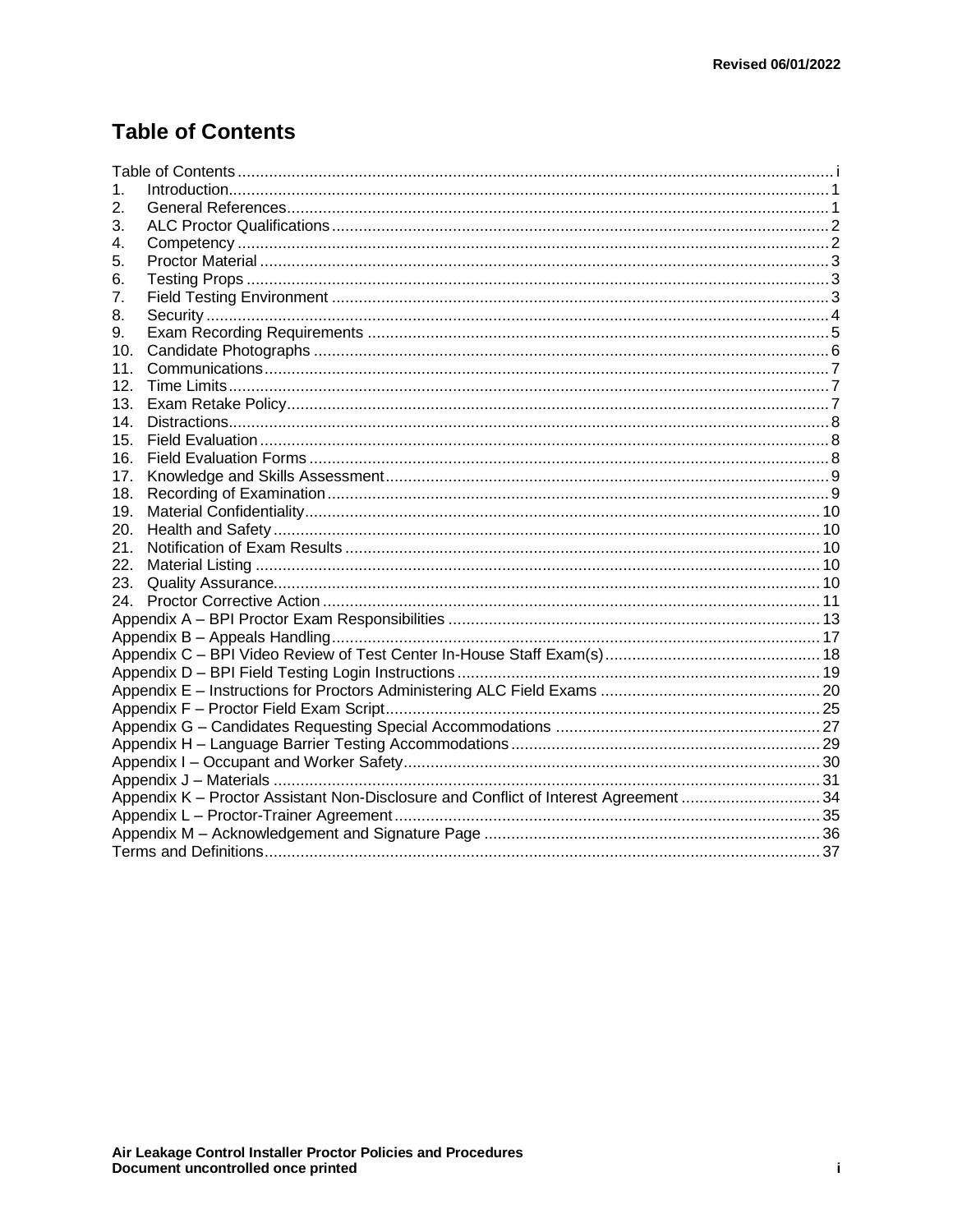# <span id="page-3-0"></span>**1. Introduction**

Founded in 1993, the Building Performance Institute (BPI) is the nation's premier certification and standard-setting organization for home performance professionals. BPI is accredited by the American National Standards Institute, Inc. (ANSI) as a developer of American National Standards and as a certifying body for personnel credentials. BPI develops the technical standards for home energy audits and for energy efficiency, health, and safety improvements. From these standards, BPI develops rigorous online and field exams resulting in one of BPI's 14 professional certifications. BPI understands the importance of impartiality in carrying out its certification activities, manages conflict of interest and ensures the objectivity of its certification activities.

BPI also offers 3 programs [\(BPI GoldStar Contractor](http://www.bpi.org/bpi-goldstar-contractors) for companies, [Rating Program](http://www.bpi.org/bpi-raters) for raters, and [BPI Product Listing](http://www.bpi.org/product-listing) for manufacturers) and 3 certificates [\(Building Science Principles,](http://www.bpi.org/building-science-principles) [Healthy Housing Principles,](https://www.bpi.org/healthy-housing-principles) and the [Site Supervisor Certificate\)](https://www.bpi.org/sitesupervisorcertificate). BPI Certified Professionals hold over 18,000 active certifications supported by over 100 BPI Test Centers and 250 Proctors. BPI has BPI Goldstar Contractors across the country.

BPI is a 501(c)3 corporation registered in the state of New York. The corporation was incorporated on January 18, 1996 and the corporation number is 14-1789014. The objective of the corporation is to provide credentialing for individuals and corporations involved in the residential retrofit industry. BPI is headquartered in Saratoga Springs, NY.

The *BPI Proctor Policies and Procedures for ALC* defines the criteria for approved proctors to properly administer and evaluate exam performance to BPI certification candidates. It also provides the guidelines to ensure that all certification sessions are conducted within the guidelines of the American National Standards Institute (ANSI) and the International Organization for Standardization (ISO) 17024.

# <span id="page-3-1"></span>**2. General References**

# **2.1. Standards & Guidelines**

BPI proctors must reference and adhere to all BPI national standards, plus state requirements and federal standards, codes and regulations for the following organizations:

- National Fire Protection Association (NFPA)
- Environmental Protection Agency (EPA)
- Occupational Safety and Health Administration (OSHA)

# **2.2. Codes and Regulations**

The *BPI Proctor Policies and Procedures for ALC* will not supersede existing applicable codes and regulations. All evaluations will be administered in accordance with existing applicable federal, state and local codes and regulations.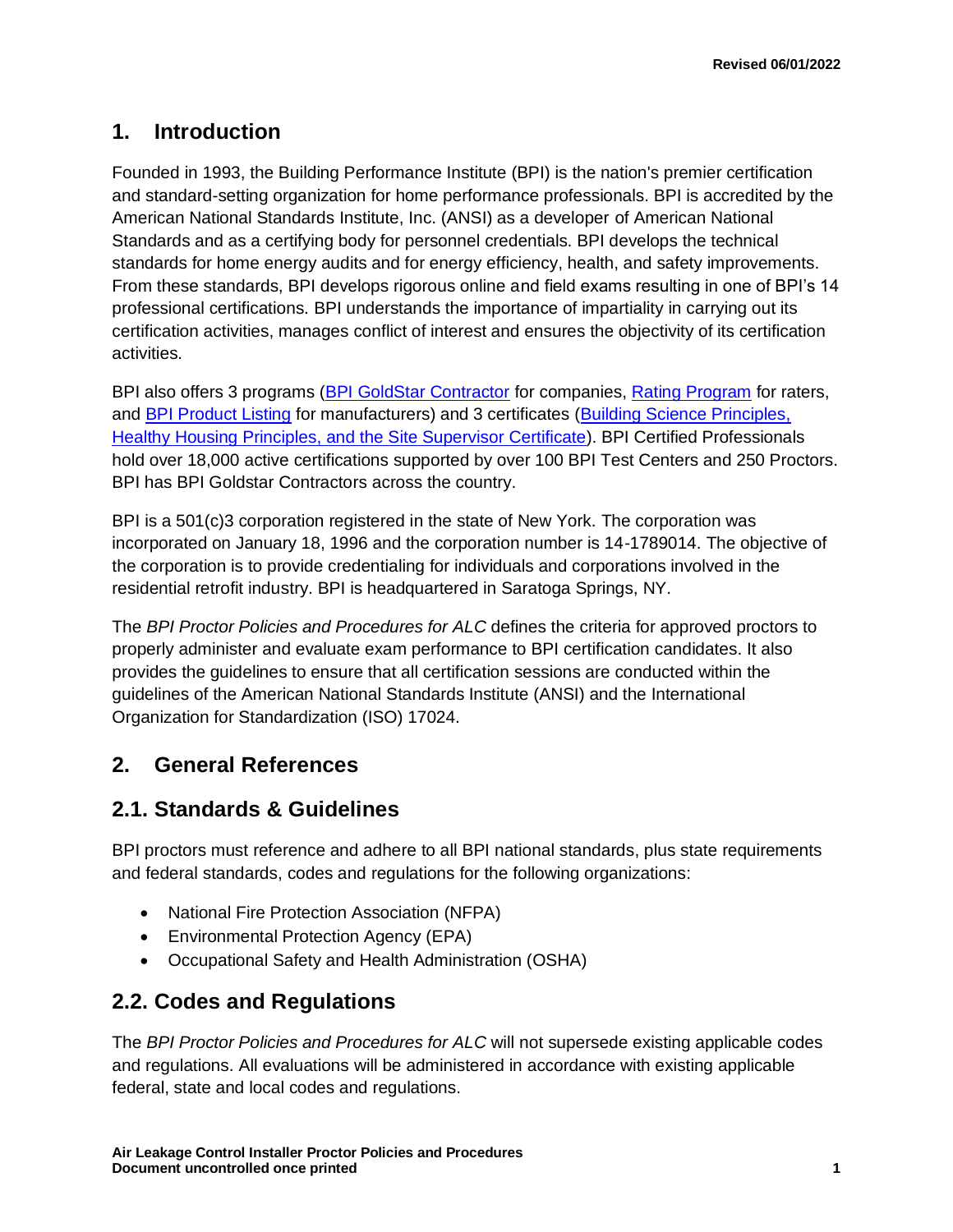# <span id="page-4-0"></span>**3. ALC Proctor Qualifications**

The following list represents the qualifications a potential proctor must complete in order to be permitted to offer the ALC certification exam and maintain their proctor status. (There are no educational or other experience prerequisites to becoming an approved proctor).

- 1. Each Proctor must complete and sign a *[Proctor Application and Code of Ethics](http://www.bpi.org/bpi-test-centers/how-to-apply)* for each BPI Test Center for which they will proctor exams.
- 2. Each proctor must sign the *Proctor-Trainer Agreement (Appendix L).*
- 3. Each proctor must sign and submit the *Acknowledgement and Signature Page* of the *BPI Proctor Policies and Procedures for ALC (Appendix M).*
- 4. Each proctor must submit a brief biography or resume.
- 5. Each proctor must submit a JPEG photograph for their Proctor ID Badge.
- 6. Each proctor must submit the proctor application fee at the current rate when applying for proctor status.
- 7. Each proctor must submit the proctor annual renewal fee at the current rate payable at the beginning of each calendar year following the initial application (Proctors will be invoiced directly in November of each year following their initial application fee).
- 8. Each proctor must submit any requested documentation to BPI in the timeframe specified in order to maintain active proctor status.
- 9. Each proctor must hold an active BPI certification for the ALC designation.
- 10. Each proctor must participate in the orientation for online exam administration. (If a proctor has not administered an online exam in six (6) months or more, they will be required to attend an additional orientation to make sure they are familiar with the current testing system.)
- 11. Each field proctor must successfully complete a field exam orientation session with a BPI approved representative.
- 12. Each proctor must check their Proctor Account on a monthly basis at a minimum and when notified of specific updates by BPI.
- 13. Each proctor must submit the video recording of the first three (3) field exam sessions to BPI for review.

At no time may an exam be administered without these items completed. Proctors must receive email confirmation of proctor status prior to conducting any BPI certification exams.

# <span id="page-4-1"></span>**4. Competency**

By earning the ALC Certification and through orientation with BPI the proctor will display the following:

- Familiarity with the relevant certification scheme
- A thorough knowledge of the relevant examination method and examination documents
- Appropriate competence in the field to be examined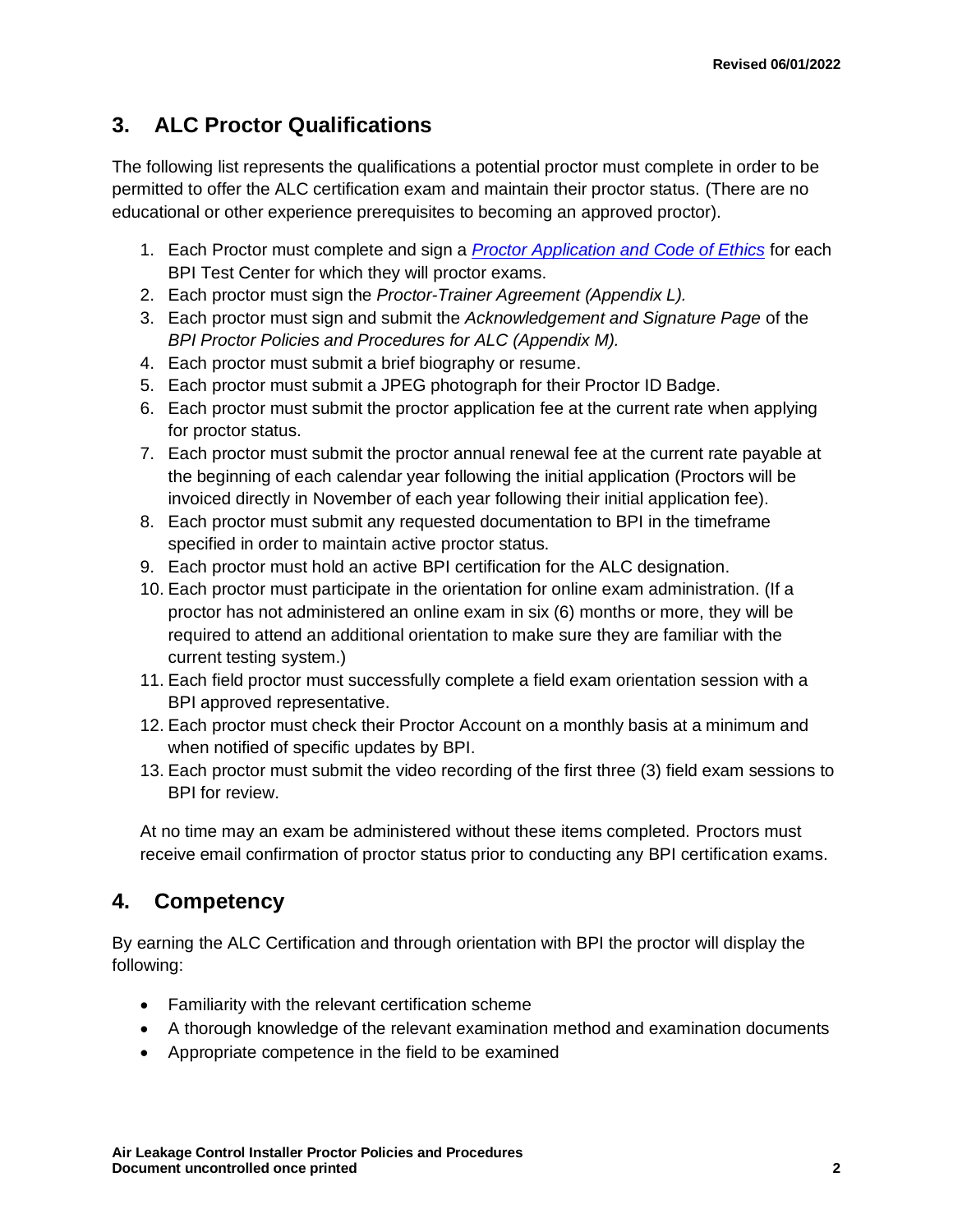# <span id="page-5-0"></span>**5. Proctor Material**

Upon becoming an approved proctor for ALC BPI will send material necessary for the completion of the examination including, but not limited to:

- Material Listings and Occupant and Worker Safety Document
- ALC Field Evaluation Form
- ALC Scheme Handbook
- ALC Field Exam Instructions
- Field Exam Script

# <span id="page-5-1"></span>**6. Testing Props**

ALC abilities will be performed on BPI approved test props. Blueprints are available to approved BPI Test Centers. These test props may not be modified without prior written approval by BPI. Please send an email to [TestCenter@bpi.org](mailto:TestCenter@bpi.org) to request the blueprints.

# <span id="page-5-2"></span>**7. Field Testing Environment**

In order to ensure fairness in testing, field examinations must be conducted at a site that incorporates the minimum criteria listed below and provides the environment for performing all tasks. Field examinations conducted at a site that does not meet these minimum criteria will be void. The Test Center will be responsible for testing fees incurred and the proctor subject to disciplinary action as outlined in section 23 (Proctor Corrective Action) of this document. Proctors must attest that the site meets the minimum criteria for the exam on the appropriate field evaluation form.

# **7.1. Minimum Test Site Criteria**

This minimum test site criteria and process is to ensure that all candidates will have the same opportunity to prove knowledge in the same manner on all testable material.

Test Centers or proctors must submit photo or video evidence that the test site contains each component of the minimum criteria listed below. Field exams may only be performed with props that have been preapproved by the certification body and meets the minimum criteria. Submit materials, photos, or videos to [TestCenter@bpi.org.](mailto:TestCenter@bpi.org)

Test Centers with multiple sites must seek pre-approval for each site independently and receive approval for each site prior to use.

### **Required for all test sites where the ALC examination is to be performed**

- 1. Airsealing Base Module
- 2. Multiple Insert Module
- 3. Large Opening
- 4. Large Opening with Heat Source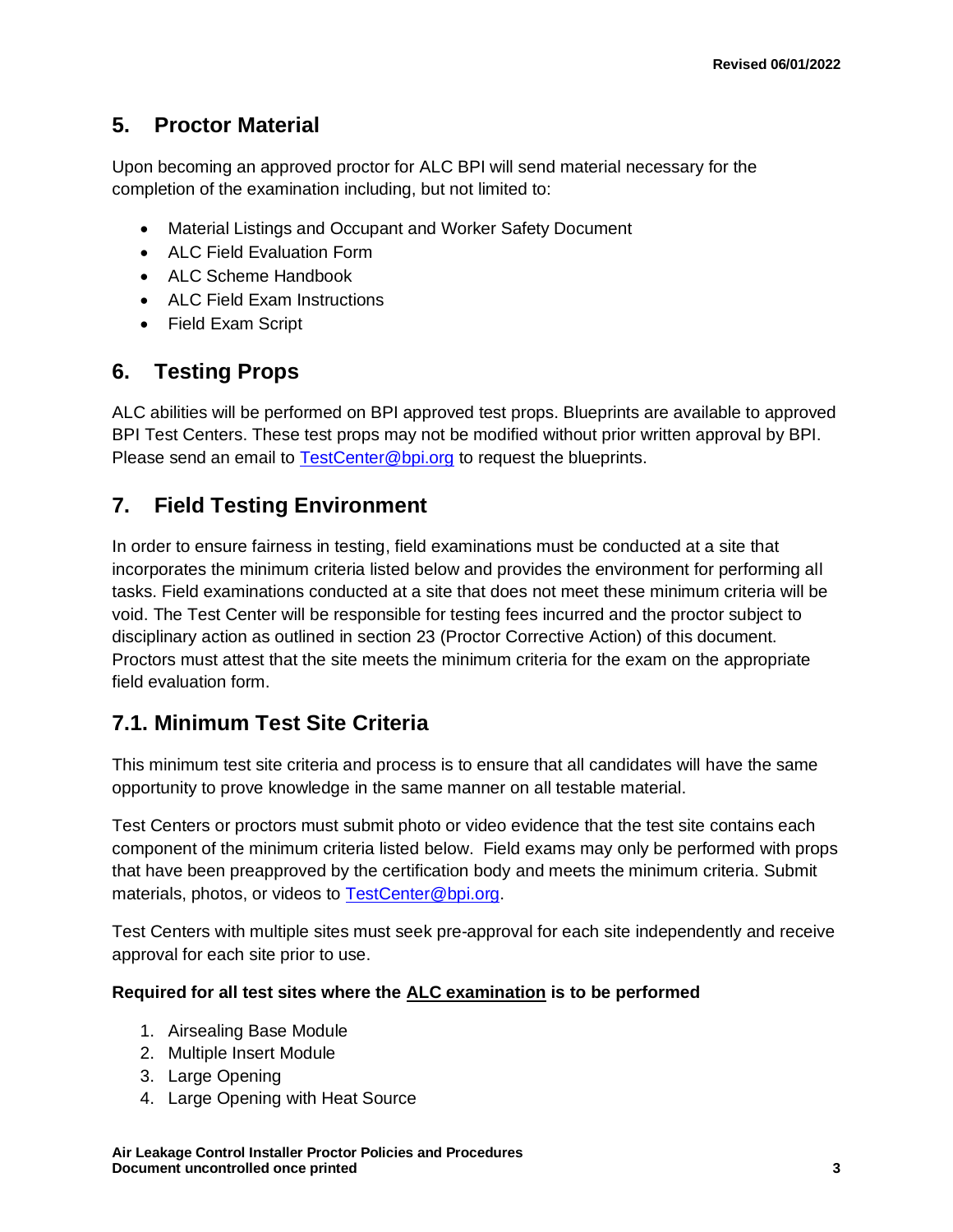- 5. Foam at Gaps and over Backer
- 6. Recessed Can Light
- 7. Ducts outside Conditioned Space
- 8. Pipes into Attic
- 9. Fan Vented into Attic
- 10. Side Attic Access
- 11. Attic prep Roof Ceiling Module
- 12. Density Test Box
- 13. Mock-up Drill, Probe, and Find Cavities
- 14. Fill Prop

# **7.2. Proctor Assistants**

Proctors may use an assistant during the exams. Please note on the field form that an assistant was present as well as on the video recording that an assistant is present. If a candidate is uncomfortable with the assistant at anytime they must leave immediately.

Assistants for ALC proctoring sessions:

- Must sign and submit to BPI a Non-Disclosure and Conflict of Interest Agreement (*Appendix K*) prior to the test session
- Prior to start of the exam session, assistant must identify who they are on camera

Assistants are permitted to:

- Act as a general helper (e.g., run the camera, clean props, prep diagnostic equipment, etc.)
- May help with logging people into the test system but may NOT be around when the questions are live (Proctors – do not share your ID and Password)

Assistants are NOT permitted to:

- Interact with the candidate
- Be involved with any aspect of the scoring process
- Discuss testing with the proctor

# <span id="page-6-0"></span>**8. Security**

Proctors have an important responsibility and must abide by stringent rules in order to maintain security of exam materials and ensure that exam conditions correlate with BPI's requirements.

*The proctor will not* copy, duplicate, photograph, reproduce, or otherwise capture any exam content.

Proctors must comply with the following policies when administering field exams: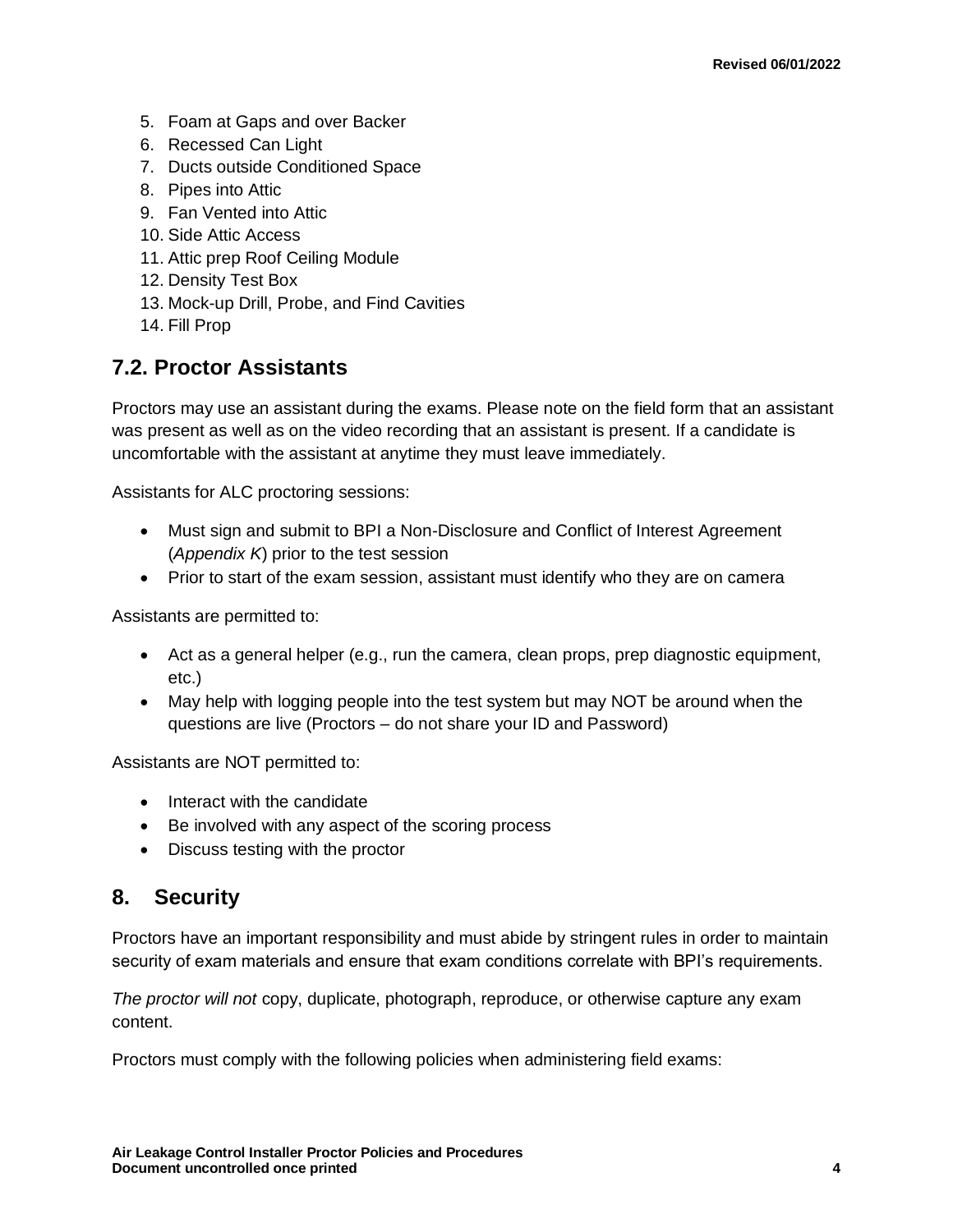Require that each candidate provide a government issued photo ID to properly verify the identity of each candidate. The candidate must use the exact name from their government issued photo ID when creating their BPI candidate profile.

Proctors *will*:

- Allow only one candidate to be present per prop station
- Ensure that each prop is separated by a privacy screen
- Set up video recording session and ensure recording equipment is operating properly
- Read the *Proctor Exam Script for ALC (Appendix F)* aloud to candidates while exam session is being video recorded
- Remain in the room where the exam is taking place during the entire exam session

Proctors *will not*:

- Allow candidates to view the field evaluation forms
- Provide any exam related technical assistance to a candidate, before, during or after an exam
- Permit any talking during an exam; talking between candidates during the exam will result in the voiding of any exams of any candidates participating in conversation
- Take pictures or other electronic duplication of any BPI exam prop, exam station, etc. while candidates are taking the exam (other than the required video recording as outlined below)

Deliberate viewing of another candidate's exam is not permitted and will void their exam.

# <span id="page-7-0"></span>**9. Exam Recording Requirements**

All candidate exam sessions must be audio and video recorded. No exceptions. If a candidate declines, the exam cannot take place. If the exam proceeds unrecorded, it will be invalidated.

Video media will be allowed to be retained by BPI Test Centers unless it falls under the category of required and/or requested submission to BPI. Original exam video must be maintained for a six (6) month period.

If a candidate appeals exam results, that exam video could be requested by BPI. The Proctor and/or Test Center will be required to produce the exam video delivered to BPI within five (5) business days of the request, via traceable means (e.g. FedEx, UPS).

BPI does require the submission of ALL Home Energy Professional Certification field exam sessions administered by each field proctor. The subsequent online exam video to be requested and submitted for QA purposes will be based on random date ranges. The Proctor and/or Test Center will be required to produce the exam video delivered to BPI within five (5) business days of the request, via traceable means (e.g. FedEx, UPS).

All videos submitted must be in one of the following acceptable formats: AVI, WMV, MPEG/MPG, or MOV. Due to file sizes and the ability to transfer files in a cost effective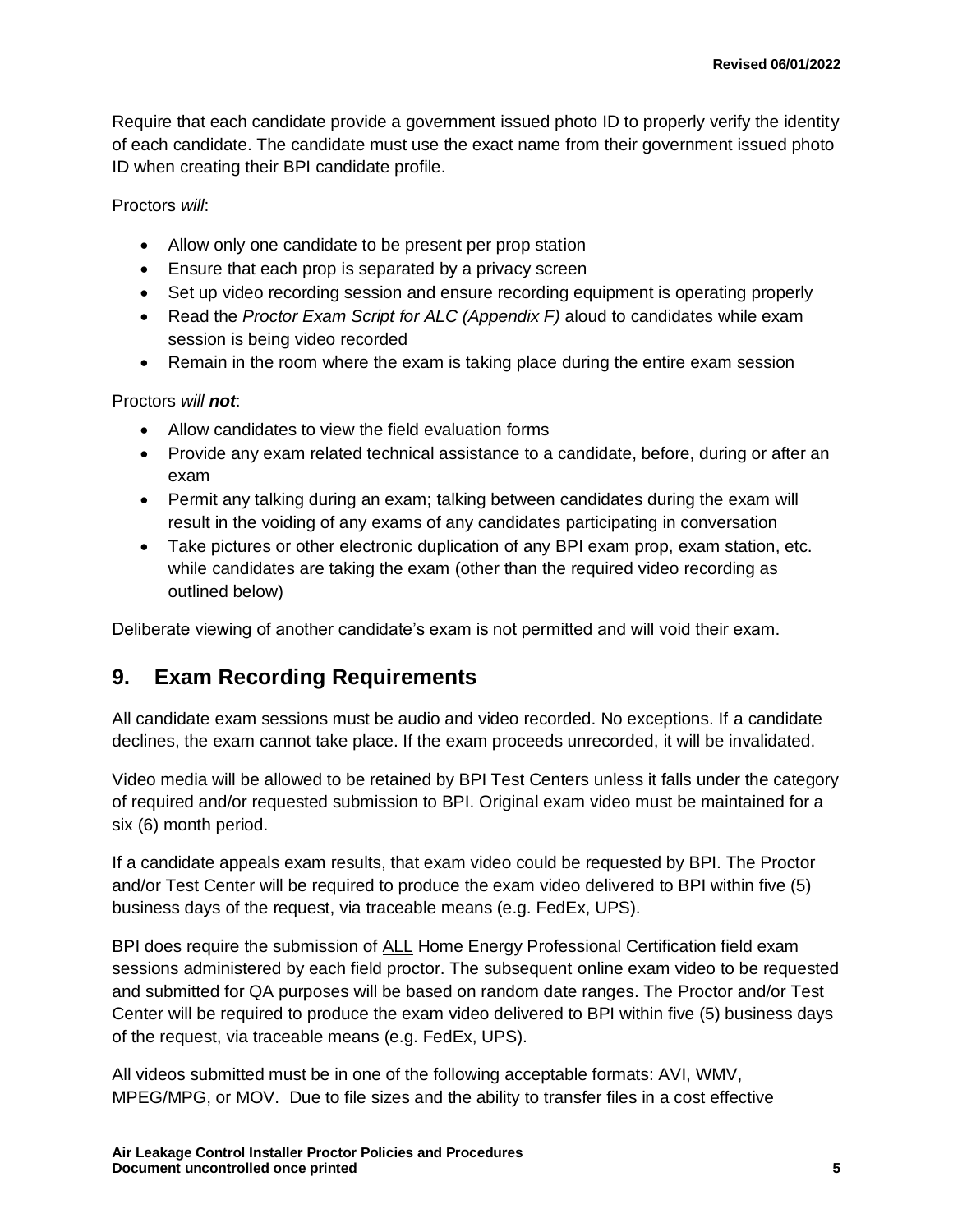manner, please use the lowest resolution setting available on your recording equipment. Do not use your cell phone for video of exams. Raw video is to be submitted. No movie/title/chapter editing is to be submitted.

CD, DVD, or BlueRay are the preferred media. Reusable external storage devices, (Flash Drive, SD cards) will not be returned and will become permanent property of BPI.

### **All video submissions must be clearly marked with the date of the exam, proctor name and candidate name(s):**

Proctor Last Name, First Name Candidate Last Name, First Name Exam Designation (e.g. BA – Online or Field) Date of Exam Test Center Name

Mail to: Building Performance Institute, Inc Attn: Exam Video QA 63 Putnam Street, Suite 202 Saratoga Springs, NY 12866

### **Recording Requirements**

- Any time there is interaction between the proctor and candidate it must be recorded in such a way that the conversation is 100% audible
- Any diagnostic testing must be captured in a way sufficient to read the output of any electronic equipment (e.g. need to see manometer readings, CO numbers, etc.)
- Ensure that all aspects (each line item) on the field performance sheet are captured

**\*Please make sure to adjust the camera resolution settings prior to recording at exam time\***

# <span id="page-8-0"></span>**10. Candidate Photographs**

Proctors must take a digital photo of each candidate prior to beginning an exam. All candidate photos must be submitted electronically to BPI within forty eight (48) hours and must be formatted as a JPEG file, with the candidate's legal name clearly marked. For example, use 'John Smith.jpg' as the filename. Submit all photos to **certification@bpi.org**. Please make sure the candidate's full face is visible and not cut off, eyes closed, blurry, etc.

### **BPI, Inc. will not issue individual certification credentials until the photographs are received by BPI.**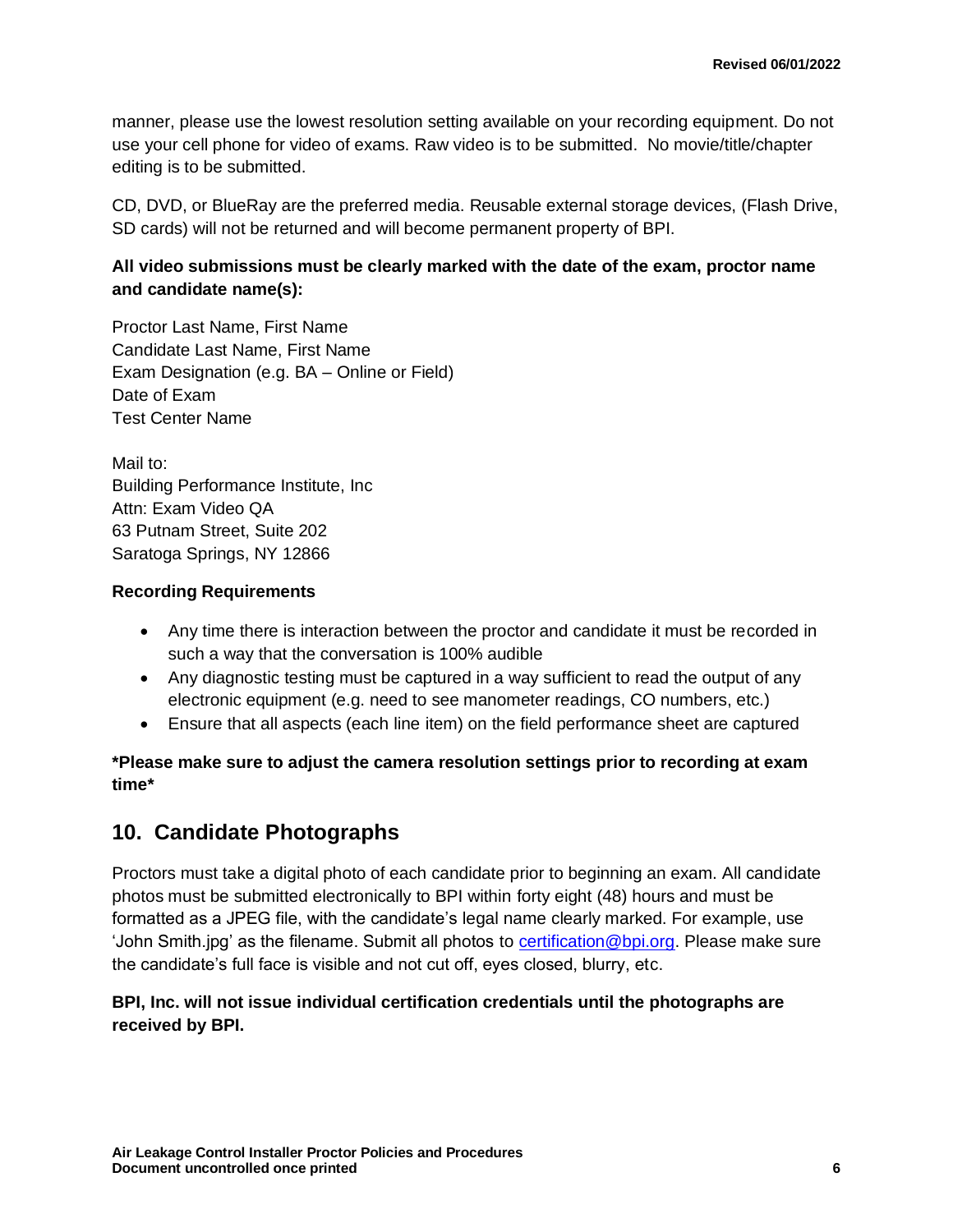# <span id="page-9-0"></span>**11. Communications**

### **General Communication**

Communication updates will be provided by BPI through an individual's Proctor Account.

# **11.1. Field Exam Communication**

Proctors will ensure that the *Field Exam Script* provided to them by BPI are either read out loud or played audibly to each candidate prior to beginning an exam session *(Appendix F)*

Prior to administering and during a field exam, Proctors will answer only non-technical questions.

Proctors will ensure the exam process is understood by each candidate. Proctors will take notes, as they evaluate the candidate's performance.

# <span id="page-9-1"></span>**12. Time Limits**

The time limit for this certification exam is seven (7) hours. The seven (7) hour time allotment for this exam is to be completed in one (1) day and is not to be spread out over multiple days.

Proctors *will*:

- Ensure the exam time limits are adhered to
- Announce exam start and stop times

If candidate(s) agree(s), proctors may alert at 45, 30 & 15 minute intervals of exam time remaining.

Time limits will not include the portion of the exam period dedicated to registration and/or taking photos of candidates.

If a candidate does not complete the exam tasks within the time limits, the proctor must inform the candidate the session is over and score the field evaluation form by marking any remaining tasks as '0'. Blank scores will not be accepted. Make notes in the section below each line item when a score of '0' has been indicated or an 'N/A' has been marked. Use the extra note section at the end of the score form for additional comments; confirm and submit your exam score sheet.

# <span id="page-9-2"></span>**13. Exam Retake Policy**

A candidate may take the exam (online or field) up to six (6) times in one year period, beginning after the first attempt. There is a cost for each test.

If a candidate was unsuccessful, they may attempt to retake the exam at any time.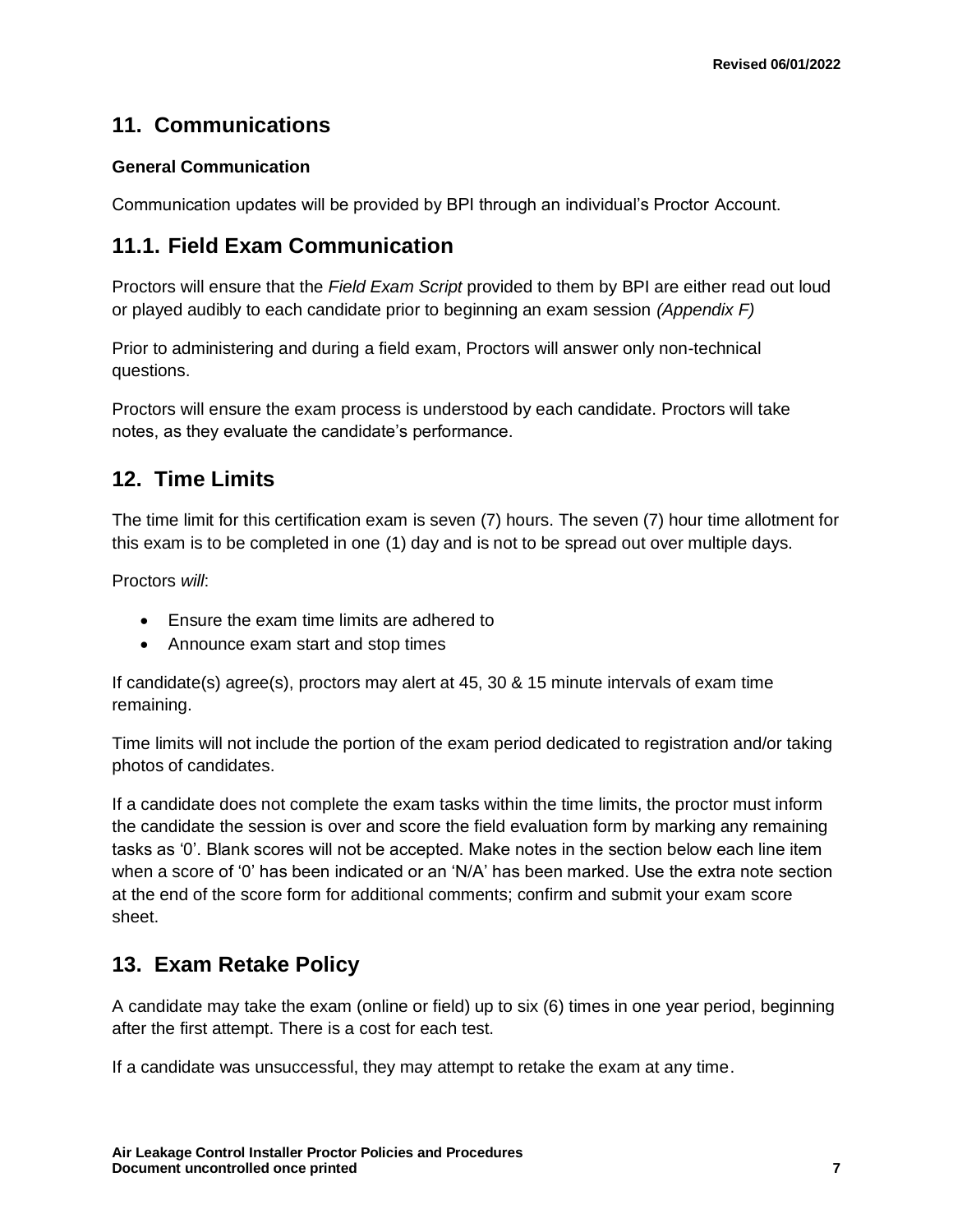# <span id="page-10-0"></span>**14. Distractions**

Distractions due to electronic devices must be eliminated during field exams.

Proctors *will*:

- Ensure that the exam site is free from distraction and is a safe environment in which to conduct exams.
- Ensure all cell phones are turned off while exams are being administered
- Ensure candidates do not have access to unapproved electronic devices while exams are being administered

# <span id="page-10-1"></span>**15. Field Evaluation**

Guidelines for the exam are as follows:

Proctors *will*:

- Ensure each prop station is set up properly with all equipment and materials necessary for the exam task *(Appendix I for Equipment and Appendix J for Materials)*
- Remain present at all times and verify a candidate is performing exam tasks
- Enable candidates to set their own pace
- Not rush a candidate to complete an exam under the allowed time limit
- Only provide prompts for clarification of a candidate's action
- Only ask questions to the candidate that pertains to the section of the exam they are working on at that time; proctor will not ask questions that are not pertinent to the actual exam

Proctors *will not*:

- Allow food, beverages, bags (including pocketbooks and purses) or electronic devices to be present during the field exam
- Allow the use of any notes, other manuals or materials during the field exam
- Rush a candidate to complete an exam under the allowed time limit

**Please note:** If a prompt is required, it must be limited to redirection of a candidate or for clarification of a candidate's action and be recorded in the notes section on the ALC Field Evaluation Form for submission.

# <span id="page-10-2"></span>**16. Field Evaluation Forms**

The field evaluation form will be provided to the proctor in an electronic format. The proctor will deliver the field evaluation orally, as appropriate, and through the verification of the skills. The results from each task must be recorded by the proctor on the field evaluation form and submitted to BPI electronically.

Guidelines for the Field Evaluation Form are as follows: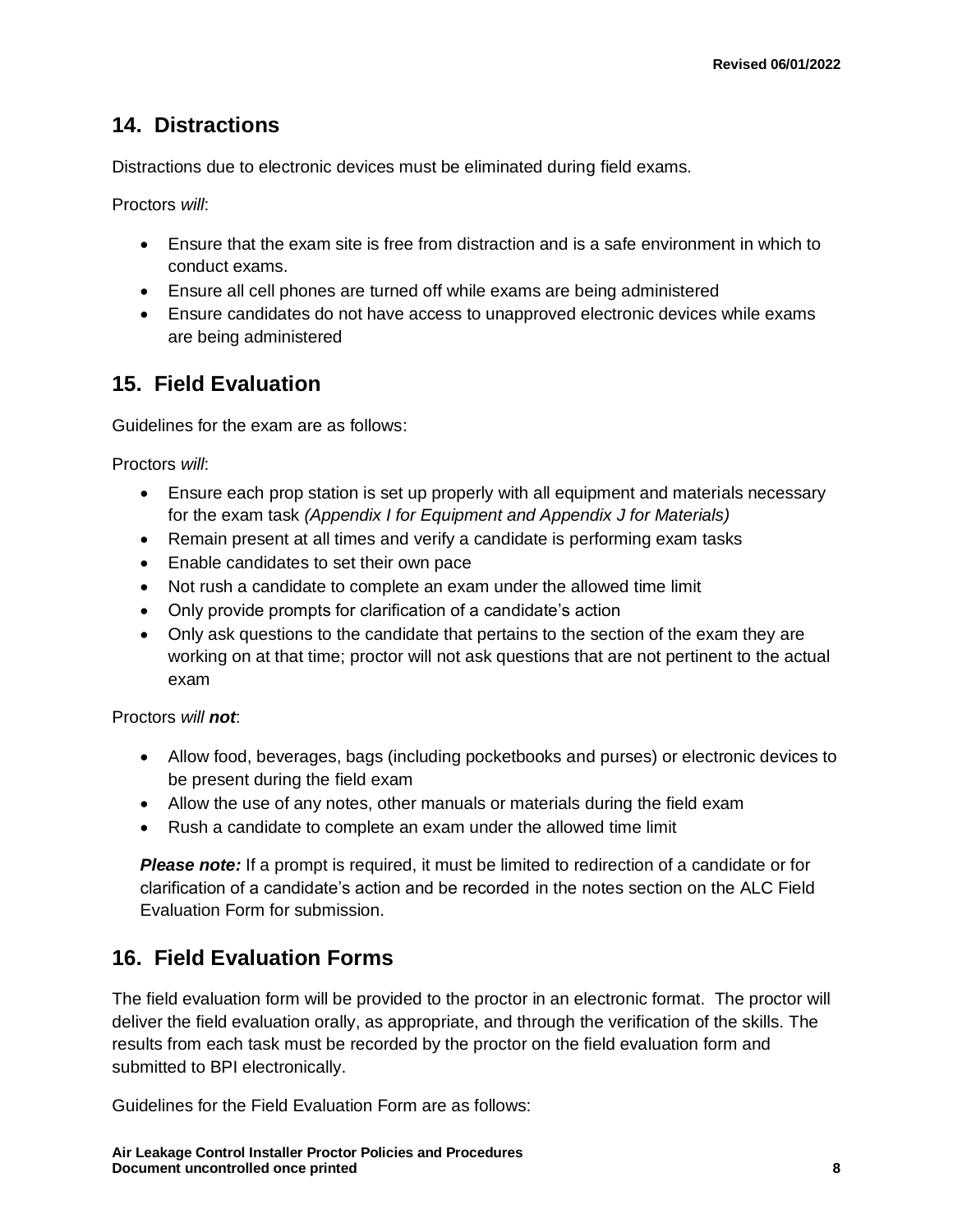Proctors *will*:

- Ensure all areas of the Field Evaluation Form are complete
- Ensure all required information is included
- Score each task as: 0, 1, N/A
- Make notes in the appropriate area when a score of '0' or an 'N/A' has been indicated
- Mark the number of attempts made by the candidate. Candidates are allowed a maximum of 2 attempts.
- Submit all Field Evaluation Forms within forty eight (48) hours of the exam via the Testing and CEU Portal

# <span id="page-11-0"></span>**17. Knowledge and Skills Assessment**

Before a candidate tests on a prop, the proctor must ensure the test prop is in good working order and allows for ample air leakage.

The candidate will be provided with all of the equipment and materials required to complete the task on each of the air leakage prop stations. *(Appendices I & J)*

The candidate *will*:

- Select the material(s)
- Install the material(s)
- Allow the Proctor to inspect the installation(s)

The candidate must install air leakage control measures on each location and then the proctor will test the prop at a negative 75 Pa pressure difference (depressurize the prop) to confirm no air leakage with smoke. If there is evidence of air leakage, the candidate must be allowed to make corrections to the installed measures and re-test one (1) more time [total of two (2) times allowed]. If there is still evidence of air leakage on the second attempt, the section for that specific air leakage location must marked as "0" (unsuccessful).

# <span id="page-11-1"></span>**18. Recording of Examination**

The proctor will observe, test and record each candidate's performance and provide the results to BPI. Decisions on certification of the candidate are made by solely BPI.

The proctor can terminate the examination if at any time one or more of the following conditions exist:

- Health and safety of anyone is being jeopardized
- The structure or props are being damaged or put at risk of fire
- The candidate will not cooperate with examination instructions / requests of the proctor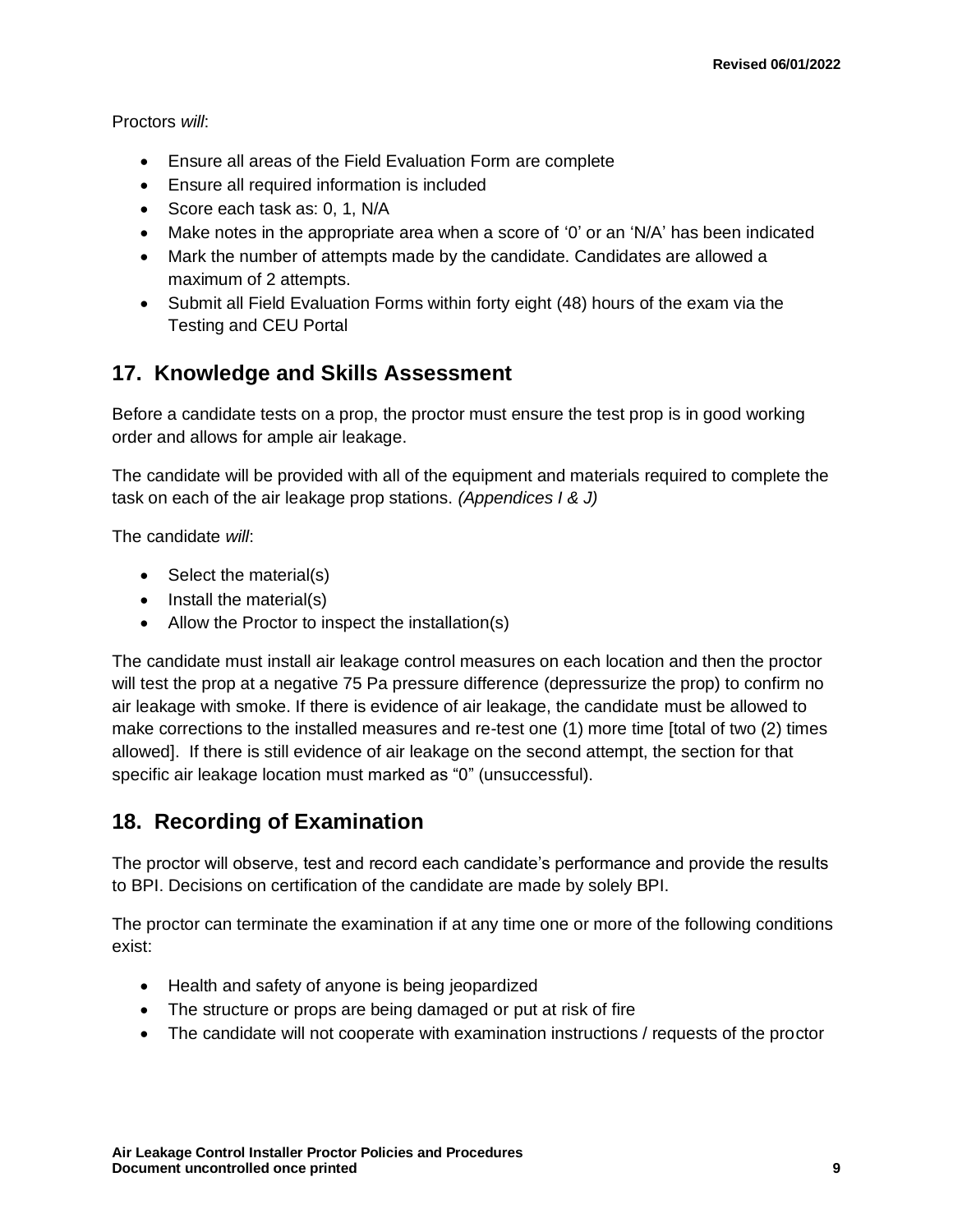# <span id="page-12-0"></span>**19. Material Confidentiality**

All material supplied by BPI is considered confidential. Any unauthorized reproduction is strictly prohibited. The proctor will not copy, duplicate, photograph, reproduce, or otherwise capture any exam content. No material may be shared with anyone at anytime.

# <span id="page-12-1"></span>**20. Health and Safety**

The proctor will ensure that health and safety issues, which may jeopardize the occupants within the test site, have not occurred during the exam session.

All exam personnel conducting exam activities will be equipped with all necessary Personal Protective Equipment (PPE) as appropriate and as required by Occupational Safety and Health Administration (OSHA). Required safety equipment may include, but is not limited to:

- Fitted respirators with canister filters
- Dust masks
- Gloves
- Protective clothing
- Safety glasses
- Hard hats
- Material Safety Data Sheets (MSDS) must be available whenever products used require them.

# <span id="page-12-2"></span>**21. Notification of Exam Results**

The proctor will not inform the candidate of their exam results. However, proctors may state to candidates: "Once your exam has been processed by BPI, you will receive email notification that your portal has been updated. BPI will not give results by phone."

# <span id="page-12-3"></span>**22. Material Listing**

*Please see Appendix J*

# <span id="page-12-4"></span>**23. Quality Assurance**

BPI will perform Quality Assurance (QA) to ensure the proctors are in compliance with the BPI standards and the *BPI Proctor Policies and Procedures for ALC*.

- BPI performs Quality Assurance reviews on proctors to ensure that they adhere to BPI exam policies and procedures
- BPI conducts online surveys with candidates that have either completed online exams, field exams or both
- BPI conducts unannounced Quality Assurance reviews of online and field exam sessions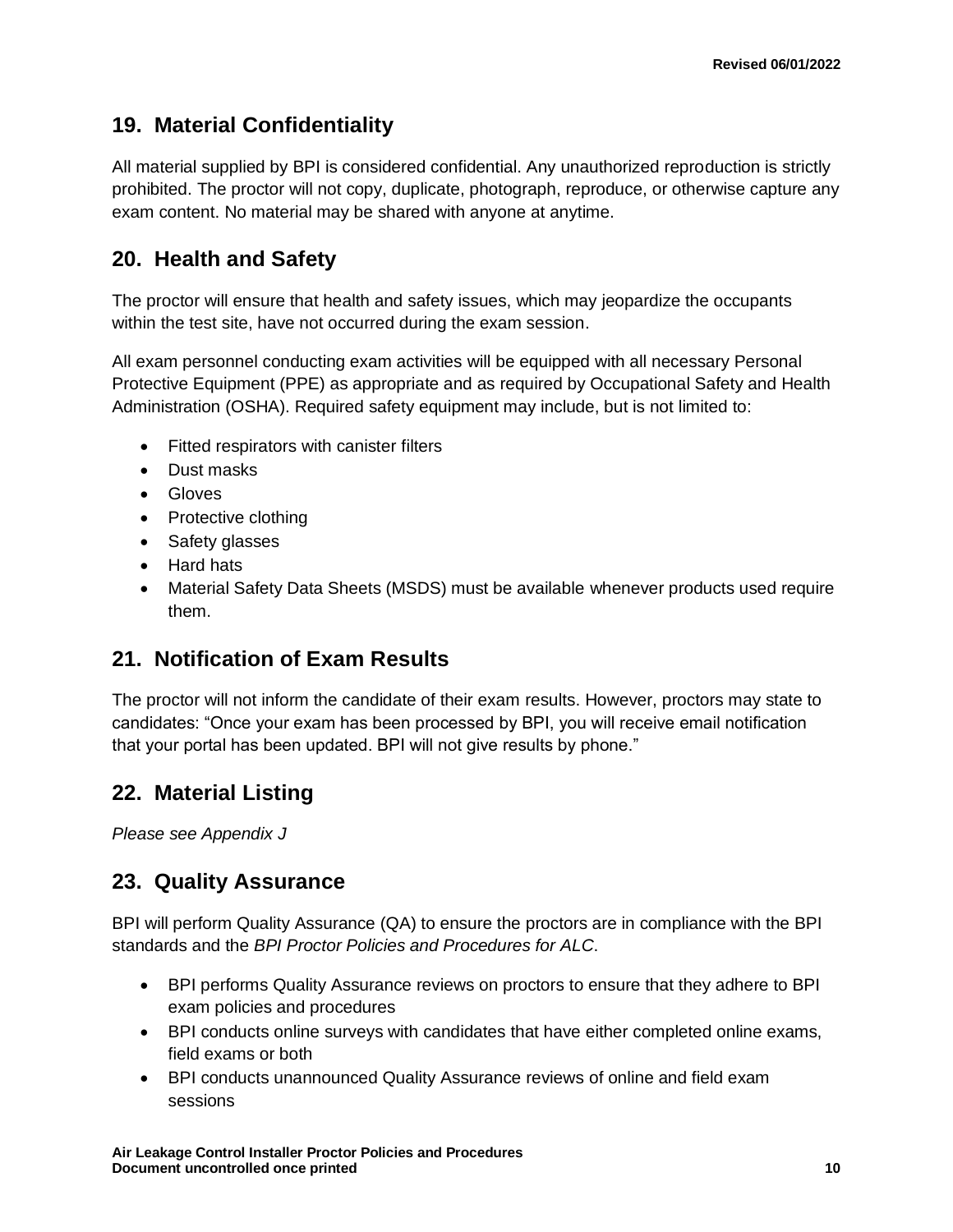- BPI conducts Quality Assurance reviews with either BPI employees or an approved third-party QA provider
- BPI will inform the proctor*,* in writing, via email or other traceable methods, of any nonconformance with the *BPI Proctor Policies and Procedures for Home Energy Professional Certifications*

Proctors agree to submit to BPI's quality assurance and quality control processes as they will be monitored for purposes of demonstrating competency.

A new field proctor's first three (3) field exam video sessions must be submitted to BPI for review.

QA will be conducted randomly and without notice to the Proctors and Proctors may or may not be notified when their services and performance as a Proctor are being monitored.

# <span id="page-13-0"></span>**24. Proctor Corrective Action**

If a proctor does not comply with the guidelines set forth in this Policy and Procedures document, corrective action will be implemented. Please note that depending on the severity of the item in question, corrective action may not always follow the order of the listing below.

Items that may need corrective action (this list is not inclusive of all scenarios):

- Breach of Code of Ethics and/or actions that result in possibly placing individuals in potentially harmful situations can result in immediate suspension and/or termination
- Failure to submit the first three (3) video recorded field exam sessions as outlined in the **Policy**
- Failure to respond to QA requests for video submission

# **24.1. Corrective Action**

### **First Offense - Warning**

- Proctor will receive an email stating what parameters have not been met
- If parameters are set and they are not met within 10 business days, Proctor will be placed on probation
- If further video review indicates repeat of warning items, Proctor will be placed on Probation

### **Second Offense - Probation**

- Proctor will receive a Letter of Probation electronically
- Proctor will be placed on probation for a period of time to be determined by BPI
- While on Probation, the Proctor must comply with requirements set forth in the initial Warning Letter, if any, and will be required to correct issues set forth in the probationary letter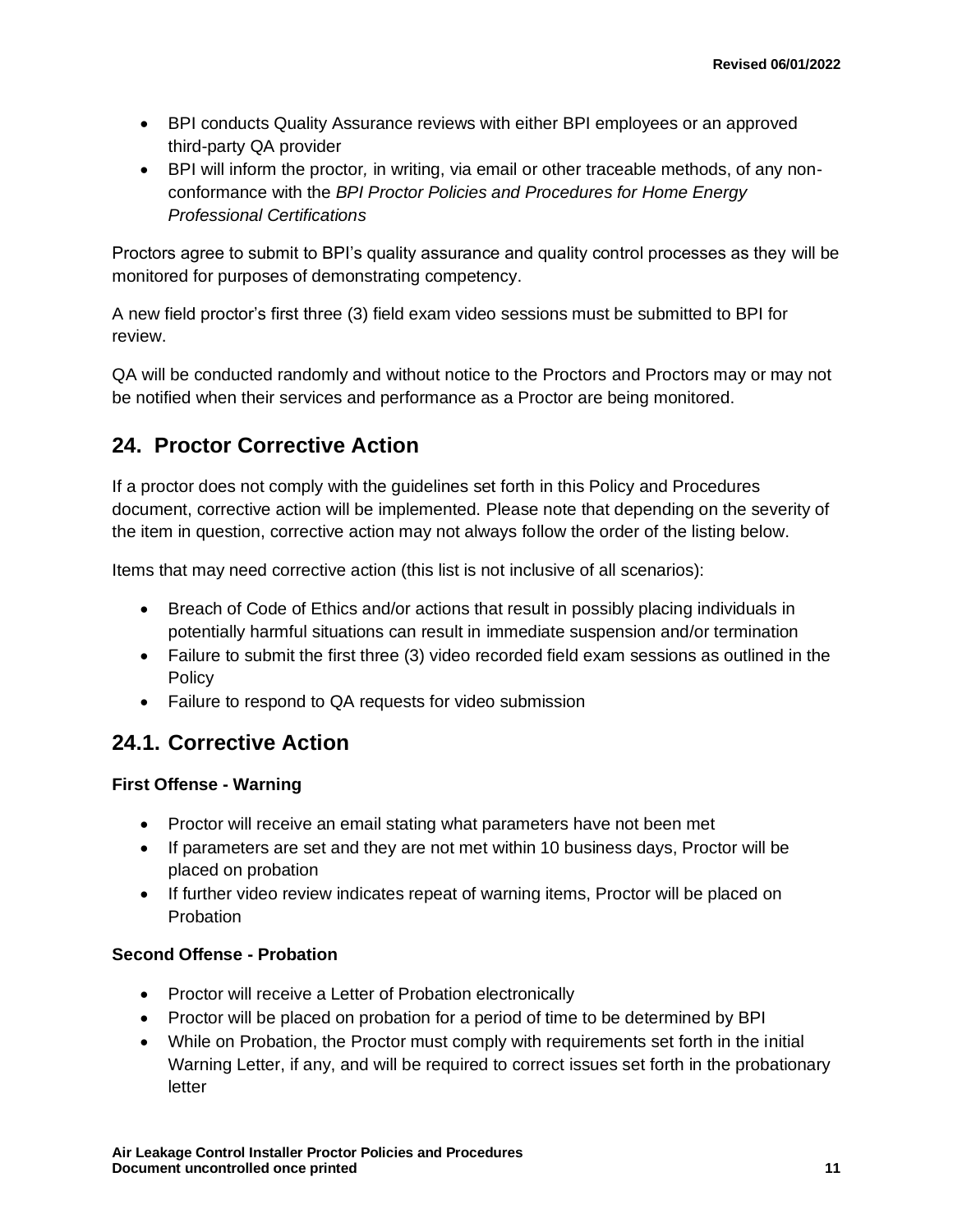- If the probation issues or additional corrective action items are raised while on probation, proctor will immediately be placed on suspension
- Failure to comply will result in suspension

### **Third Offense - Suspension**

- Proctor will receive a Letter of Suspension electronically
- Access to the Proctor Account and Testing and CEU Portal will be removed for a minimum of thirty (30) days
- In order to be reactivated, a proctor must reapply
- Proctor Application and Code of Ethics must be resubmitted
- Notice of Association must be resubmitted
- All associated fees must be resubmitted

#### **Fourth Offense - Termination**

- Proctor will receive a Letter of Termination electronically and via USPS
- Access to the Proctor Account and Testing and CEU Portal will be removed for a minimum of one (1) year
- In order to be reactivated, proctor must apply as new
- All new documentation must be submitted
- All associated fees must be paid
- All associated orientations must be completed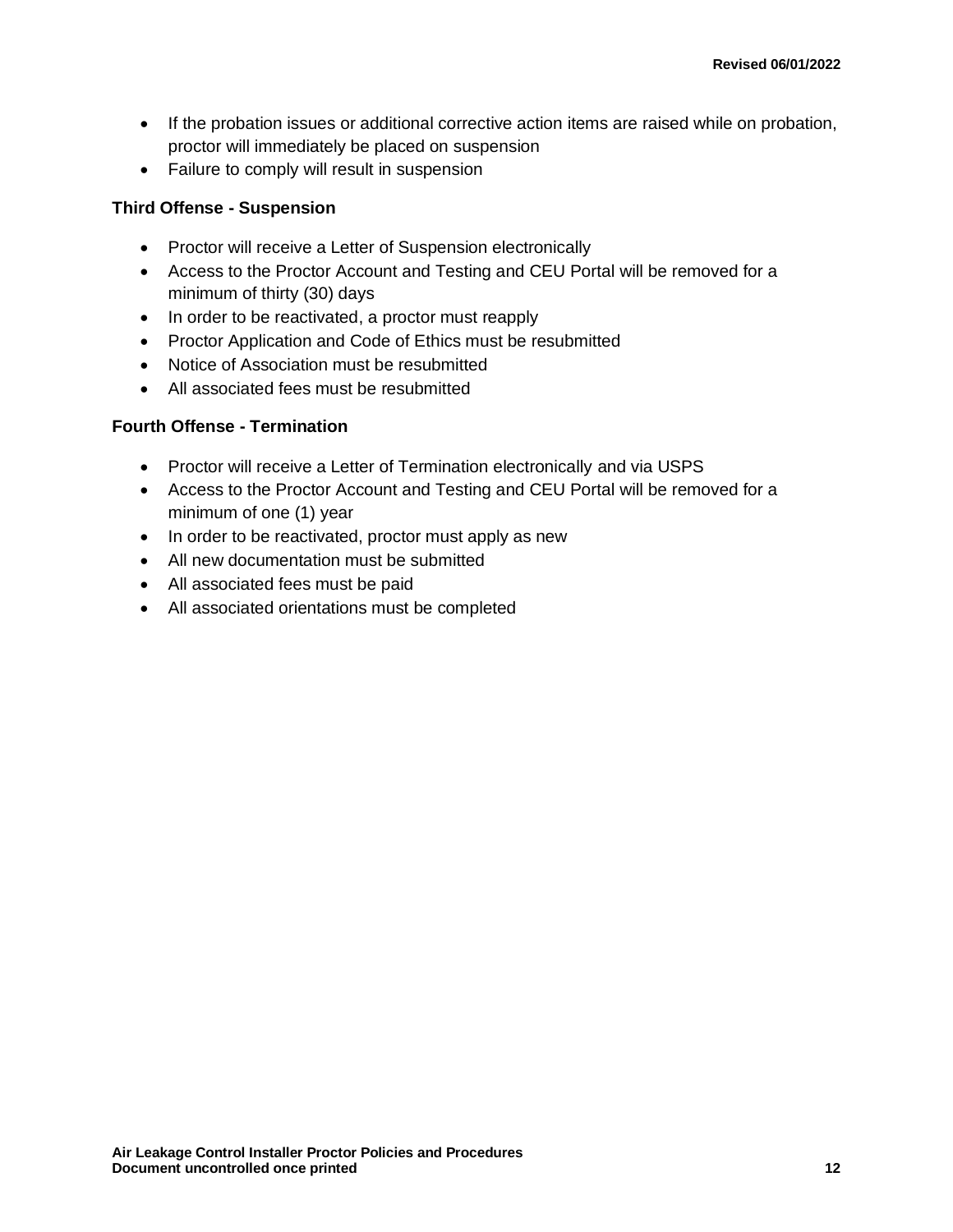# <span id="page-15-0"></span>**Appendix A – BPI Proctor Exam Responsibilities**

The purpose of the Proctor Responsibilities table is to prepare the proctor for BPI's Quality Assurance (QA) and Quality Control (QC) processes. The table lists the proctor tasks necessary for administering the ALC exam according to the *BPI Proctor Policies and Procedures for ALC*. They also list resulting actions that will occur if a task is not adequately completed and/or if the proctor has not adhered to the *BPI Proctor Policies and Procedures for ALC*.

Quality Assurance reviews will be conducted by BPI QA providers based on the *BPI Proctor Policies and Procedures for ALC* and the proctor guidelines. *Proctors should thoroughly familiarize themselves with the information contained in these policies, procedures and Proctor Responsibilities table and may reference the documents at any time.*

Proctors must comply with each line of the Proctor Responsibilities table. Please see the Action Levels for Noncompliance section for details on failure to comply.

Description of the Proctor Responsibilities table:

**Type column:** Please see QA and QC definitions located in Terms and Definitions section of this document.

- QA will be conducted on a random sampling of exams.
- QC will be conducted on 100% of all submitted exams

**Section Reference column:** This section points the supporting section in the document.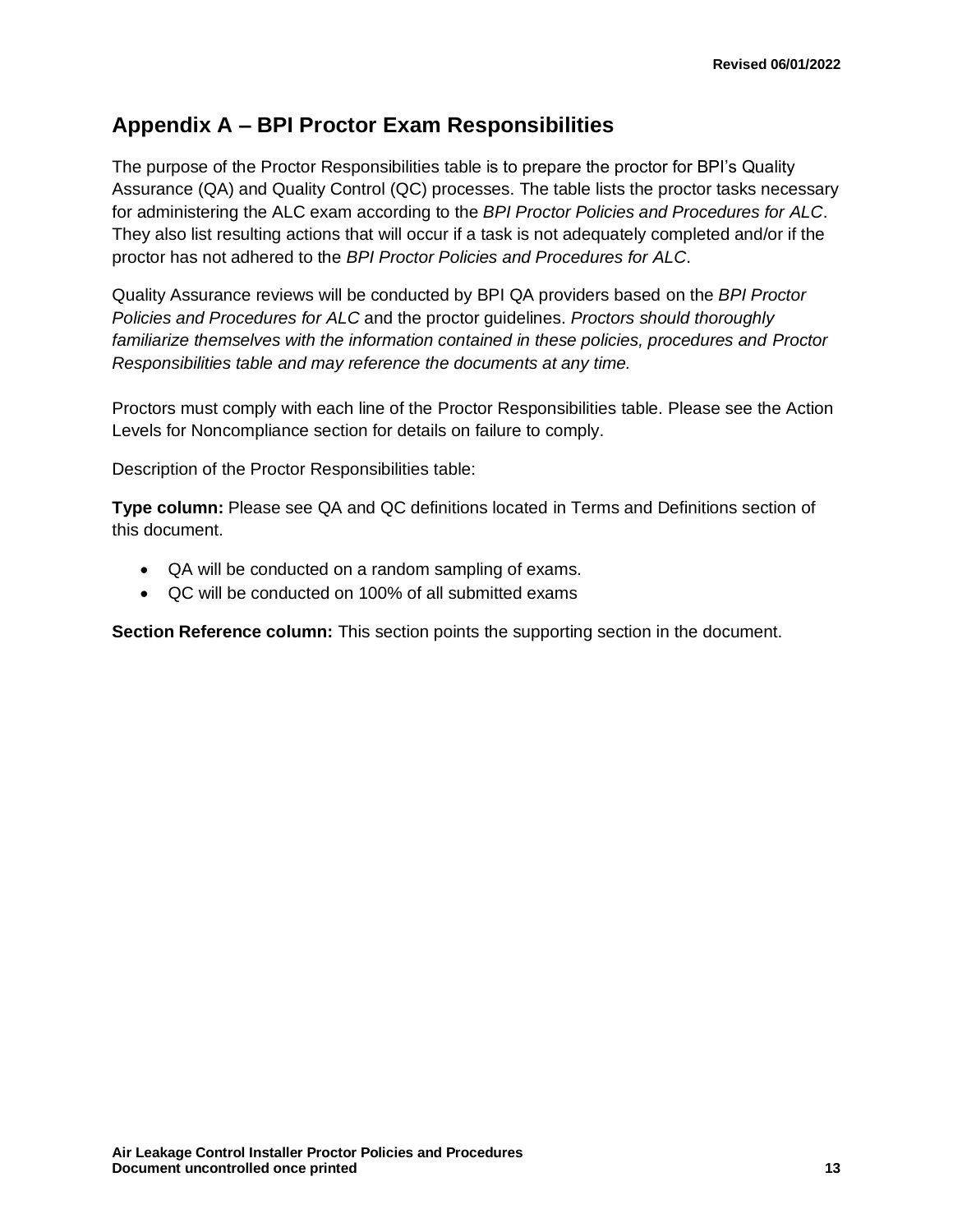# **Proctor Responsibilities**

| <b>Type</b> | <b>Section</b><br>A | As an authorized BPI Proctor:                                                                                                                                                                                                                                                                                                                                                      | <b>Section</b><br><b>Reference</b> |
|-------------|---------------------|------------------------------------------------------------------------------------------------------------------------------------------------------------------------------------------------------------------------------------------------------------------------------------------------------------------------------------------------------------------------------------|------------------------------------|
| QA          | 1.                  | I have read the 'Proctor Script' to all candidates prior to<br>administering field exams.                                                                                                                                                                                                                                                                                          | 10                                 |
| QA          | 2.                  | I have provided access to appropriate environments for testing all<br>relevant tasks while administering field exams.                                                                                                                                                                                                                                                              | 12                                 |
| QA          | 3.                  | I have ensured an environment free from disruptions or other<br>avoidable distractions prior to administering field exams.                                                                                                                                                                                                                                                         | 12                                 |
| QA          | 4.                  | I have ensured that candidates have appropriate working equipment<br>for each field exam.                                                                                                                                                                                                                                                                                          | 13                                 |
| QA          | 5.                  | I have explained the field exam process to each candidate.                                                                                                                                                                                                                                                                                                                         | 10                                 |
| QA          | 6.                  | I have ensured the test prop is in good working order and allows for<br>ample air leakage.                                                                                                                                                                                                                                                                                         | 13                                 |
| QA          | 7.                  | I have provided the candidate(s) with all of the equipment and<br>materials required to complete the task on each of the air leakage<br>props stations.                                                                                                                                                                                                                            | 13                                 |
| QA          | 8.                  | I have ensured that each prop is separated by a privacy screen.                                                                                                                                                                                                                                                                                                                    | $\overline{7}$                     |
| QA          | 9.                  | I have not provided inappropriate prompts to candidates.                                                                                                                                                                                                                                                                                                                           | 16                                 |
| QA          | 10.                 | I have been present at all times while the candidate is performing an<br>exam task.                                                                                                                                                                                                                                                                                                | 16                                 |
| QA          | 11.                 | I have allowed the candidate the allotted time allowance per<br>certification designation to complete the field exam.                                                                                                                                                                                                                                                              | 11                                 |
| QC          | 12.                 | I have indicated where 1 or 2 attempts have been made by the<br>candidate.                                                                                                                                                                                                                                                                                                         | 14                                 |
| QC          | 13.                 | I have marked each task as 0, 1 or N/A on the field evaluation form.                                                                                                                                                                                                                                                                                                               | 14                                 |
| QC          | 14.                 | I have made notes for any line item marked as a 0 or N/A on the<br>field evaluation form.                                                                                                                                                                                                                                                                                          | 14                                 |
| QA          | 15.                 | I have not allowed candidate(s) to view the field evaluation forms.                                                                                                                                                                                                                                                                                                                | $\overline{7}$                     |
| QC          | 16.                 | I have submitted all field evaluation forms to BPI via the Testing and<br>CEU Portal within 48 hours of conducting the field exam.                                                                                                                                                                                                                                                 | 14                                 |
| QA          | 17.                 | I have not allowed technicians to perform certification exam activities<br>without all necessary Personal Protective Equipment (PPE) required<br>by OSHA. Required Personal Protective Equipment (PPE) may<br>include, but is not limited to: Fitted respirators with canister filters,<br>dust masks, gloves, protective clothing, safety glasses, and hard<br>hats, as required. | 18                                 |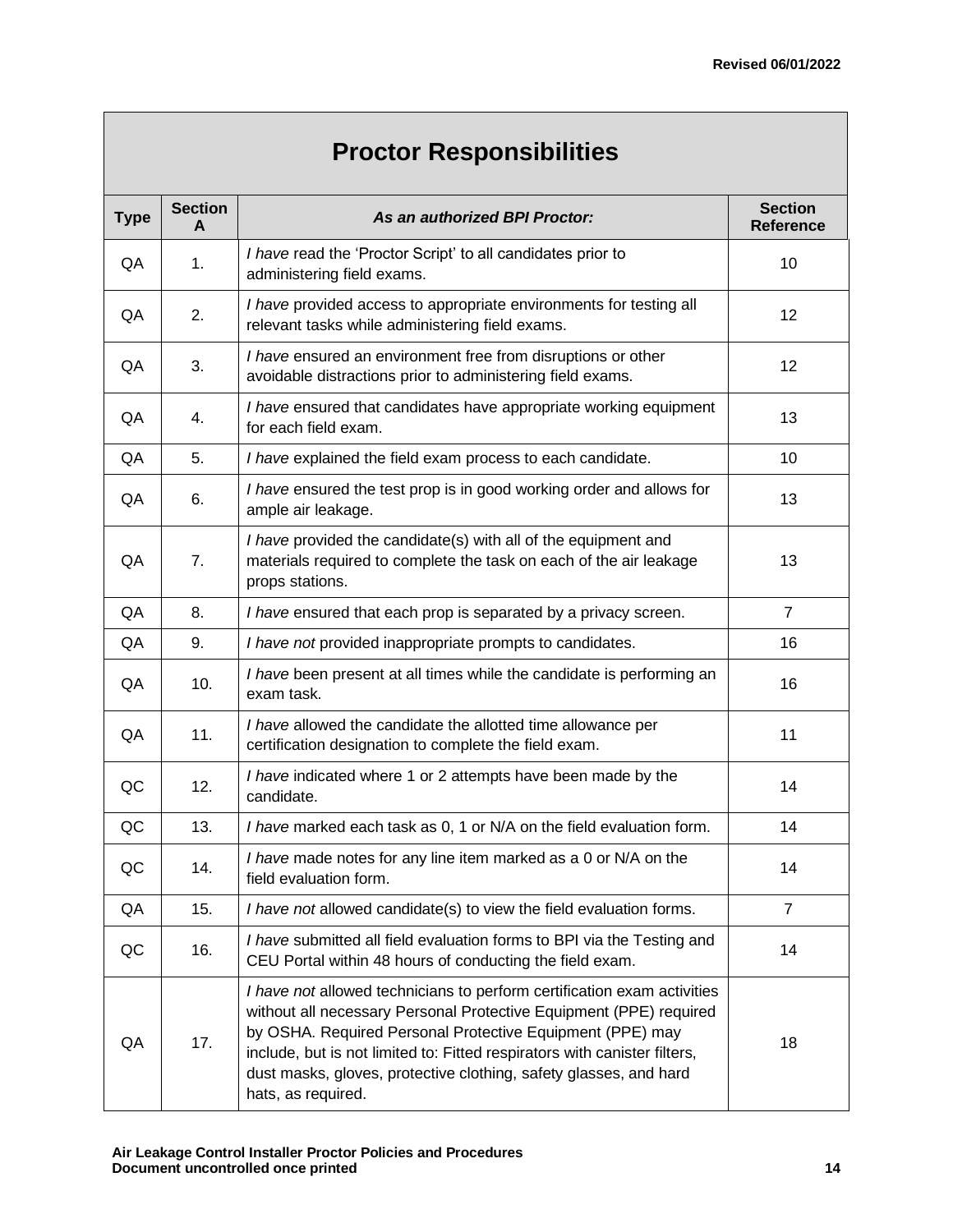# **Proctor Responsibilities**

| <b>Type</b> | <b>Section</b><br>A | As an authorized BPI Proctor:                                                                                                                                                                                                                                                                                                                                                    | <b>Section</b><br><b>Reference</b> |  |
|-------------|---------------------|----------------------------------------------------------------------------------------------------------------------------------------------------------------------------------------------------------------------------------------------------------------------------------------------------------------------------------------------------------------------------------|------------------------------------|--|
| QA          | 18.                 | I have not allowed myself to administer certification exam activities<br>without all necessary Personal Protective Equipment (PPE) required<br>by OSHA. Required Personal Protective Equipment (PPE) may<br>include, but is not limited to: Fitted respirators with canister filters,<br>dust masks, gloves, protective clothing, safety glasses, and hard<br>hats, as required. | 18                                 |  |
| QA          | 19.                 | I have informed candidate(s) of exam start and stop times.                                                                                                                                                                                                                                                                                                                       | 11                                 |  |
| QA          | 20.                 | I have conducted exams of candidates in a manner as outlined in<br><b>BPI's Proctor Code of Ethics.</b>                                                                                                                                                                                                                                                                          | 3                                  |  |
| QA          | 21.                 | I have checked government issued photo identification of each<br>candidate to verify their identity.                                                                                                                                                                                                                                                                             | $\overline{7}$                     |  |
| QA          | 22.                 | I have announced that all electronic devices must be turned off or in<br>silent mode while in an exam environment.                                                                                                                                                                                                                                                               | 12                                 |  |
| QA          | 23.                 | I have ensured my own cell phone is turned off while exams are<br>being administered.                                                                                                                                                                                                                                                                                            | 12                                 |  |
| QA          | 24.                 | I have informed candidates that they may ask non-technical<br>questions prior to administering an exam.                                                                                                                                                                                                                                                                          | 10                                 |  |
| QC          | 25.                 | I have taken and submitted a candidate named JPEG format digital<br>photograph of all certification candidates.                                                                                                                                                                                                                                                                  | 9                                  |  |
| QA          | 26.                 | I have adhered to field exam time limit, per BPI policies.                                                                                                                                                                                                                                                                                                                       | 11                                 |  |
| QA          | 27.                 | I have ensured that health and safety issues did not occur during the<br>exam session which may jeopardize the occupants within the test<br>site area.                                                                                                                                                                                                                           | 18                                 |  |
| QA          | 28.                 | I have ensured that only one candidate was present at a prop station<br>while exam were being administered.                                                                                                                                                                                                                                                                      | $\overline{7}$                     |  |
| QA          | 29.                 | I have not allowed the use of any notes, other manuals or materials<br>during the field exam other than material provided by BPI.                                                                                                                                                                                                                                                | 16                                 |  |
| QA          | 30.                 | I have not allowed candidate(s) to continue with the exam after the<br>allotted time limit had expired.                                                                                                                                                                                                                                                                          | 11                                 |  |
| QA          | 31.                 | I have not provided technical assistance to a candidate during an<br>exam.                                                                                                                                                                                                                                                                                                       | 7                                  |  |
| QC          | 32.                 | I have not distributed candidate(s) exam results to any party without<br>written consent from the candidate.                                                                                                                                                                                                                                                                     | 19                                 |  |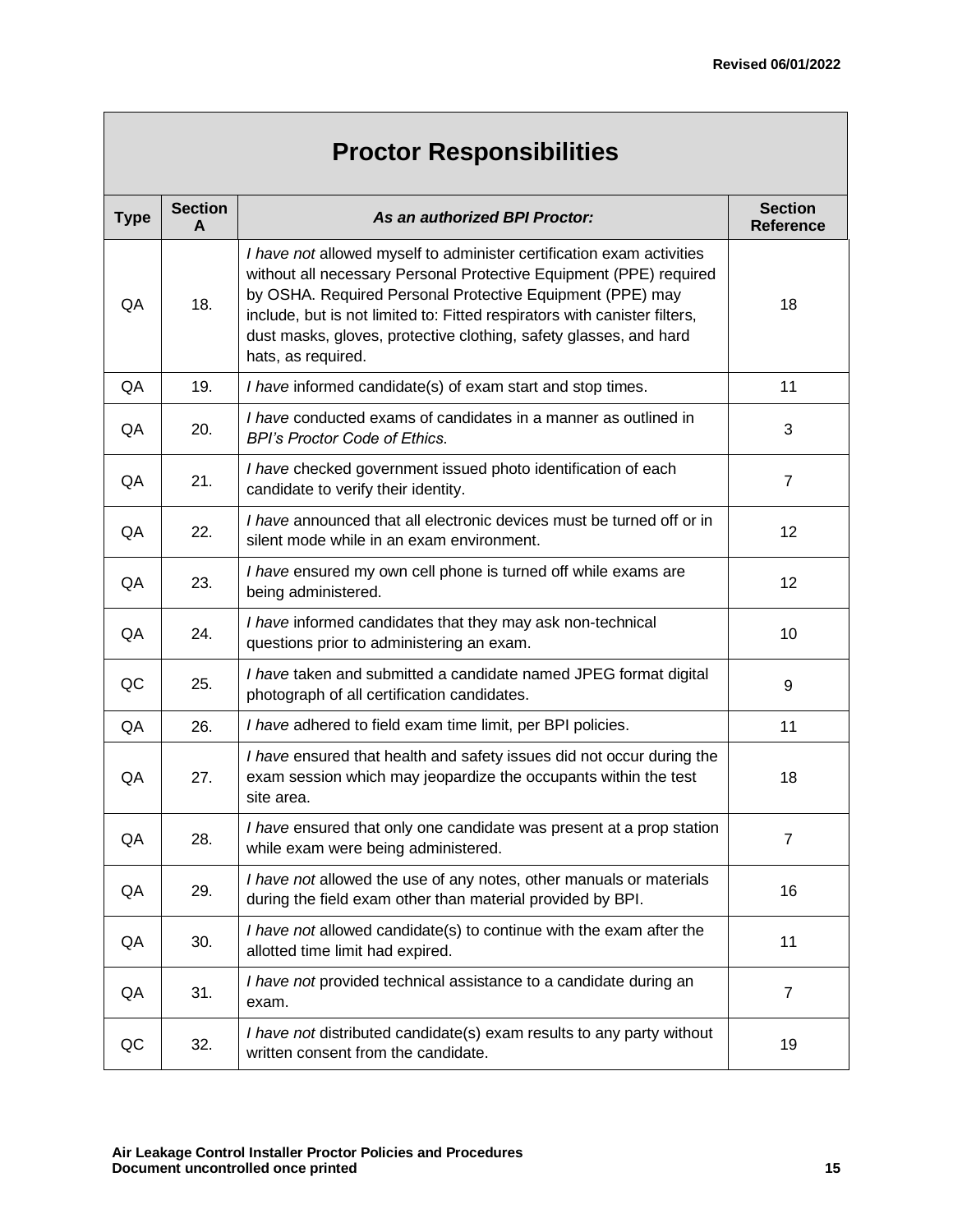| <b>Proctor Responsibilities</b> |                     |                                                                                         |                                    |  |  |
|---------------------------------|---------------------|-----------------------------------------------------------------------------------------|------------------------------------|--|--|
| <b>Type</b>                     | <b>Section</b><br>A | As an authorized BPI Proctor:                                                           | <b>Section</b><br><b>Reference</b> |  |  |
| QC                              | 33.                 | I have videotaped all exam sessions and have adhered to all<br>submission requirements. | 8                                  |  |  |
| QΑ                              | 34.                 | I have not trained the candidate I am administering the field exam<br>for.              | Appendix L                         |  |  |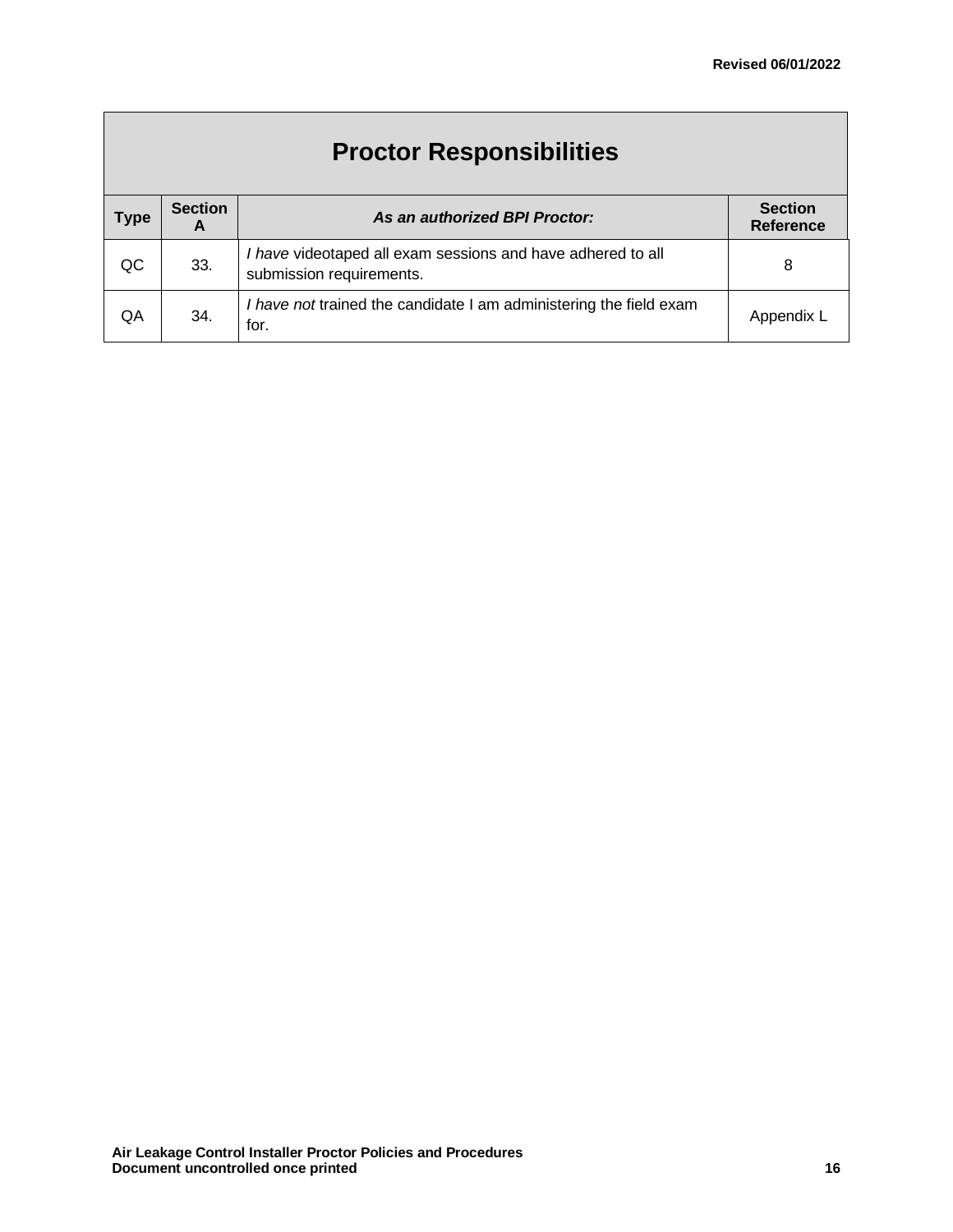# <span id="page-19-0"></span>**Appendix B – Appeals Handling**

- If BPI determines disciplinary action is appropriate for any violation, the proctor will receive online notification, specifying the noncompliance issue(s)
- If a proctor feels the disciplinary action was not warranted, the individual may submit in writing to BPI, a letter requesting a review of the non-compliance issue(s), including specific supporting documentation that substantiates the reason BPI should reconsider
- BPI will review the matter internally and respond to the individual with a formal written response within thirty (30) days
- Proctors who disagree with the final decision made by BPI may choose to utilize arbitration at their own expense

All appeals can be submitted to:

Building Performance Institute, Inc Attn: Quality Assurance 63 Putnam Street, Suite 202 Saratoga Springs, NY 12866

or emailed to [complaints@bpi.org](mailto:complaints@bpi.org)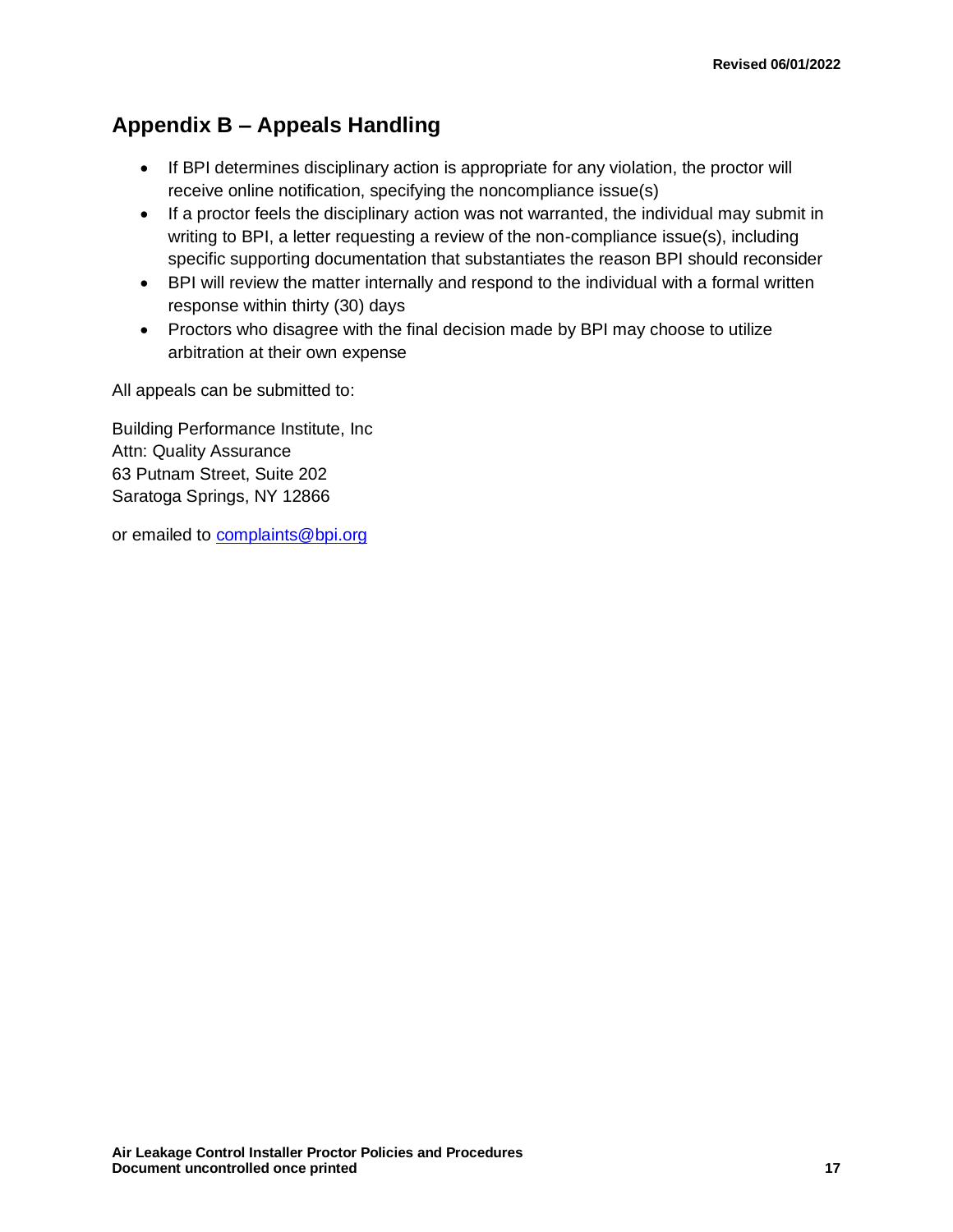# <span id="page-20-0"></span>**Appendix C – BPI Video Review of Test Center In-House Staff Exam(s)**

Test Centers that have staff or potential certification candidates with which they have a contractual relationship, or have any potential candidate where a perceived conflict of interest could exist, whether for new certification(s) or renewal of current certifications, are able to submit the candidate name(s) to BPI as notice of the session to take place, and move forward with the administration of the exam(s). 100% of the video with audio of these sessions is required to be submitted to BPI for review and there is a fee to cover BPI's review of these videos. All exam policy does apply, including the proctor not having trained the potential candidate within the last two years in the exam designation. Please refer to the *BPI Test Center Fee Schedule* for applicable fees. Keep in mind that these fees are *in addition to the exam fee that the Test Center pays BPI.*

The In-House video review fees are:

- \$125 per person (not designation) for **field exam(s)**
- \$125 per **online exam session** (an online exam session can contain one BPI approved proctor and from one (1) to twenty five (25) candidates, as that is the ratio allowed for an online exam session)

Payment for the review of these sessions may be made in the following ways:

- Check enclosed with submission of video(s) to be reviewed
- Payment over the phone with a credit card contact QualityAssurance @bpi.org or  $(877)$ 274-1274, extension 292

As a reminder, a field exam session is always one (1) BPI approved field proctor and one (1) candidate. All field exam scoring forms must be submitted to BPI within forty eight (48) hours of exam completion. The video with audio recording of these sessions must be submitted to BPI within five (5) business days. All video submissions must be clearly marked with the date of the exam, proctor name and candidate name(s):

Proctor Name (Last, First) Candidate Name (Last, First) Exam Designation (e.g. BA – Online or Field) Date of Exam Test Center Name

Mail to: BPI, Inc., Attn: In-House Exams QA 63 Putnam Street, Suite 202 Saratoga Springs, NY 12866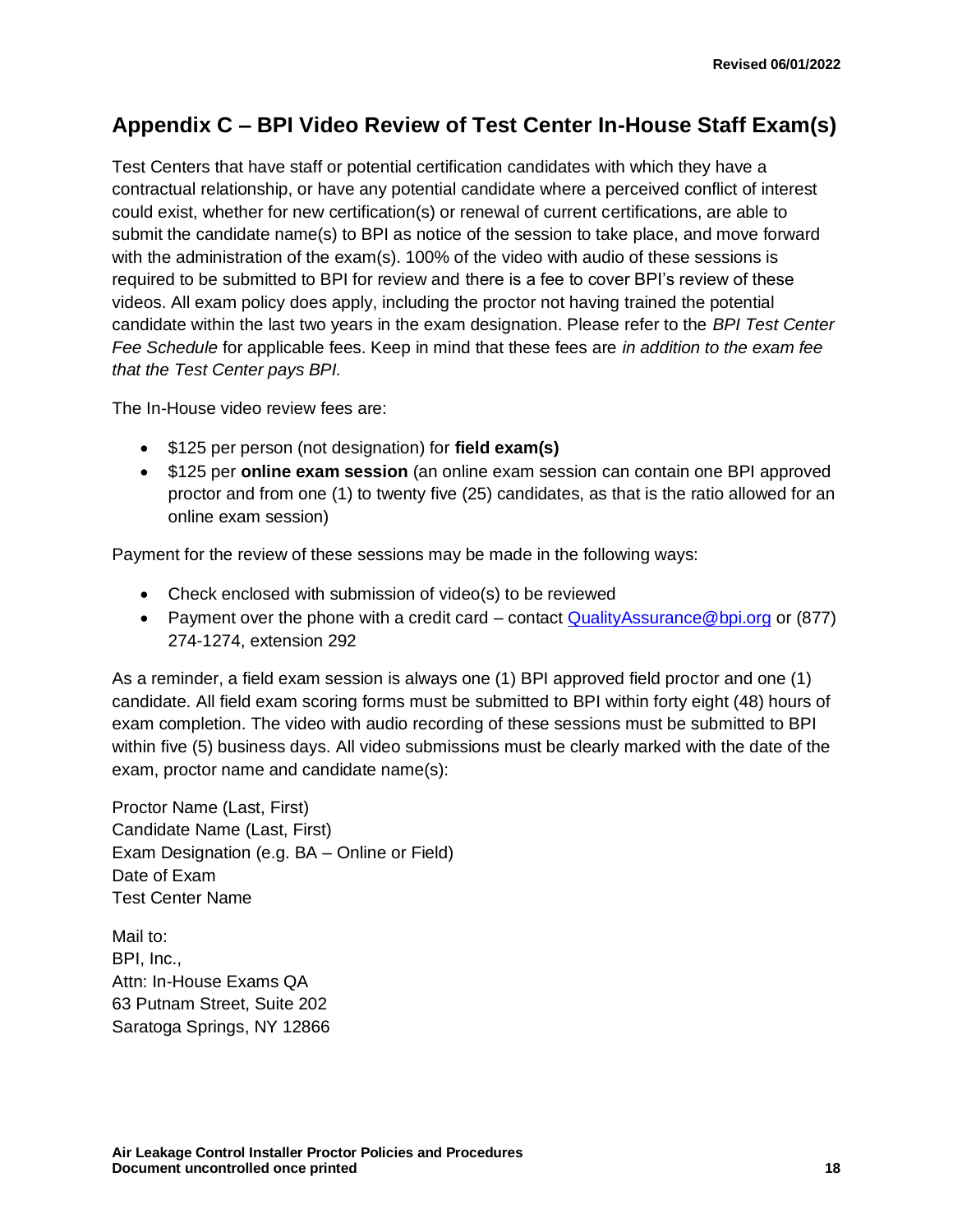# <span id="page-21-0"></span>**Appendix D – BPI Field Testing Login Instructions**

*At no time should the proctor share his/her ID and password with anyone.*

Go to the [Testing and CEU Portal](https://bpi.vgihost.com/site/en/bpi) via [www.bpi.org](http://www.bpi.org/pros) *(you may want to save this address in your Favorites)*

- 1. Select **Proctor Portal** tab at the top OR the **BPI Proctor Login** button and enter your BPI ID and Password (same credentials you use to login to your **[Proctor Account](https://bpiproctor.rsmhosting.com/_layouts/ProctorLogin.aspx?ReturnUrl=%2f_layouts%2fAuthenticate.aspx%3fSource%3d%252F&Source=%2F)**)
- 2. Select the **Field Testing** sub tab *If you would like to print a copy of the score sheet, select Available Exams from the left side menu. You will be given a listing of the field exams you are currently approved for.*
- 3. Select **Create Field Testing Session**
	- a. Enter the date by either typing in MM/DD/YYYY format or by clicking the date from the calendar icon on the right of the Date field
	- b. (Please remember: the date entered should be the date the exam was given, NOT the date you are entering the exam into the system)
	- c. Choose the **Test Center Name** from the dropdown list
	- d. Click **Create**

### *At this point you will see how many exams you have available for you to use*

- 4. Verify information entered and click **Activate** then click **OK**
- 5. Scroll down and select **Add Result**
	- Do NOT click Close; this will close the session and a new one will need to be created

For **existing** candidates (anyone who has challenged a BPI exam in the past):

- a. Enter either the BPI ID (if candidate knows their BPI ID) **OR**
- b. Enter candidate information into *one or more* of the other four fields (you do NOT need to enter information into all fields to search):
	- i. First Name
	- ii. Last Name
	- iii. Email

*This information does not need to be exact, you can enter the first couple of letters for a name and still search. Example: 'Smi' for 'Smith'* 

*If a candidate's name has a period in it, enter only the first part of the name. Example: 'St.' for 'St. Lawrence'*

- c. Click **Lookup**
- d. Find the correct candidate and click **Select**

**If a candidate's contact information has changed, do NOT create a new record! The candidate will be able to login to their** [Candidate Account](https://bpicandidate.rsmhosting.com/_layouts/CandidateLogin.aspx?ReturnUrl=%2f_layouts%2fAuthenticate.aspx%3fSource%3d%252F&Source=%2F) **after the exam and update their information.**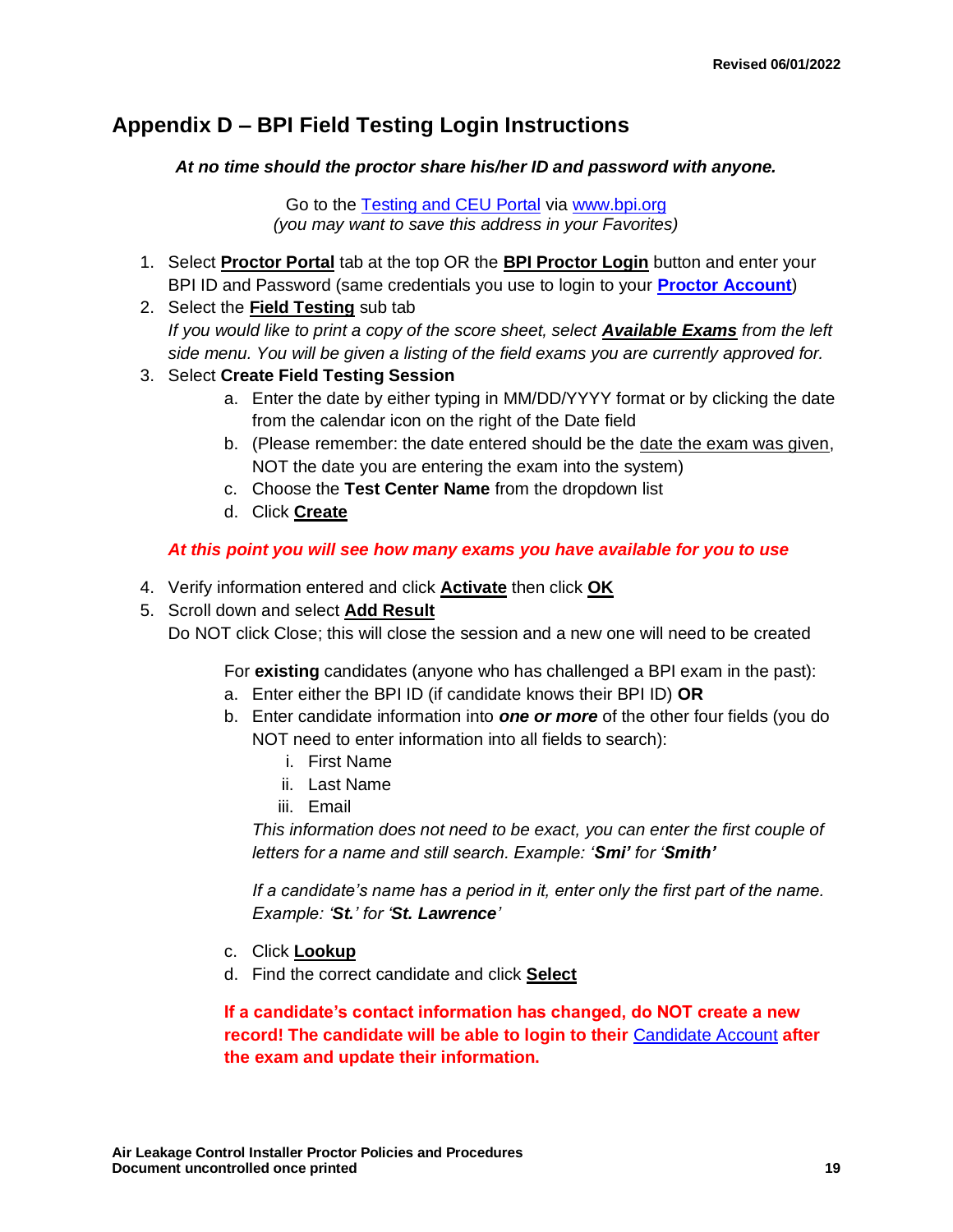For **new** candidates:

- a. Select **Register New Candidate** at the bottom of the page
- b. **Have the candidate fill out the form** using their legal first and last name; when finished proctor reviews and then clicks **Register**
- c. Click **Select**
- 6. Choose which field exam you will be entering for that candidate and click **Select**
- 7. Proctor must re-enter the date of the exam and select the **I confirm that I want to enter result** checkbox before clicking **Enter Result**

### *Note: By clicking Enter Result, the field exam score sheet will pop up and you will not be able to go back to make any changes. Please make sure that all information up to that point is accurate. Your Test Center will be billed once Enter Result is selected.*

- 8. Enter scoring (0, 1, or N/A)
	- a. If scoring a candidate with (0 or N/A), use the space directly below that line item to enter a notation as to why the candidate was scored in that manner
	- b. A green check mark will appear next to the score entered notating that your information has been saved
	- c. Any general information that you would like to include can be added at the bottom in the **Notes** section
- 9. Proctor must select the I confirm that I want to submit the field test result checkbox before clicking Submit
- 10. Click **OK**
- 11. If entering another Field Exam, repeat **steps 5 – 9**
- 12. If done, click **Close** and then click **OK**

### *If you have problems logging into the testing site, please contact:*

Test Center Department – [testcenter@bpi.org](mailto:testcenter@bpi.org) Certification Department – [certification@bpi.org](mailto:certification@bpi.org) or call (877) 274-1274 ext 292

#### *If you have feedback regarding the testing process, please contact:*

Certification Development Department – [certdev@bpi.org](mailto:certdev@bpi.org) or (877) 274-1274 ext 112 If referencing a question on the exam, please only use the number above the exam question (Vxxxx).

*All material supplied by BPI is considered confidential. Any unauthorized reproduction is strictly prohibited. No material may be shared with anyone at anytime.*

# <span id="page-22-0"></span>**Appendix E – Instructions for Proctors Administering ALC Field Exams**

*Field proctors are responsible for adhering to all exam procedures as outlined in the BPI Proctor Policies and Procedures for ALC Certification. You must familiarize yourself with this document before administering any field exams.*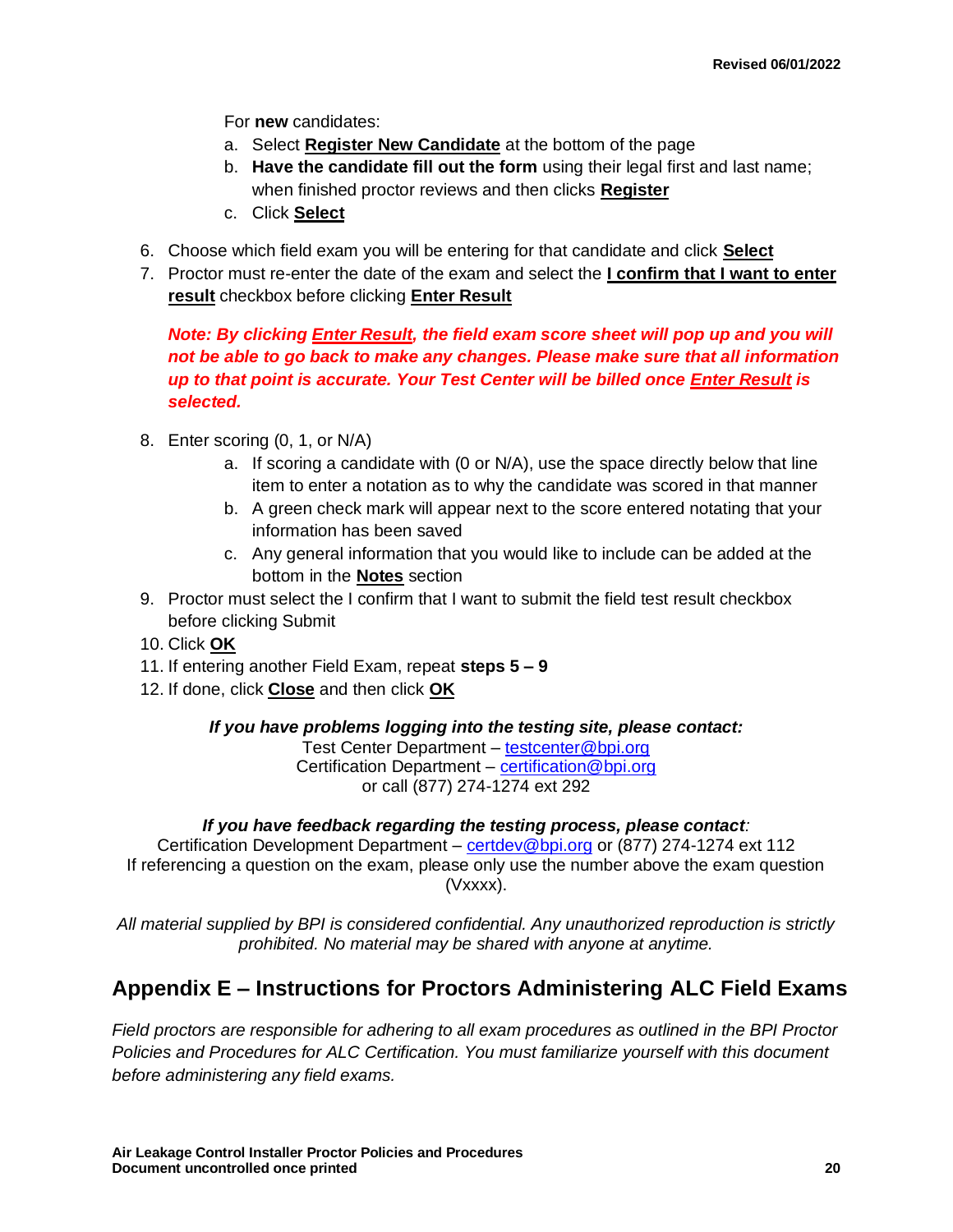# **Testing Policies**

**You may not proctor any candidate that you have provided training for.** 

### **Candidates are NOT permitted to have any material at the time of exam.**

- The only items that examinees may review during the practicum evaluation are materials provided by BPI. Use of any notes, other manuals or materials during the practicum evaluation is strictly prohibited as noted in the *Residential Building Envelope Whole House Air Leakage Control Installer Certification Scheme Handbook (ALC)*, page 4 and 5 in relation to each portion of the exam (Oral and Field).
- The candidates must use BPI approved props.

### **Time Limit:**

- Seven (7) hours (exam cannot be completed over multiple days)
- There must be separation between candidates

### **Video Recording:**

*Proctors are responsible for recording each exam session with audio* 

- 1. Each exam session must be video recorded by using a camera on tripod and/or carried by the proctor.
- 2. Proctor will need to zoom in on any diagnostic readings and capture any smoke testing.
- 3. Video recordings of exam sessions should be kept on file at your organization for six (6) months Submit video recordings when requested by BPI Certification QA.

*100% of the exam video for BPI field exams that are administered to Test Center employees, relatives, Test Center sub-contractors or any scenario that presents a conflict of interest are required to be submitted to BPI within five (5) business days of the exam date. All exam video and exam documents are to be kept in a confidential and secure location by the Test Center or Proctor for a period of six (6) months.* 

### **Candidate Photos:**

- 1. A digital photograph must be taken of each candidate prior to the exam.
- 2. Candidate will hold paper that has their legal first and last name as it appears on their validated photo ID and BPI ID at chest level.
- 3. Please make sure the candidate's full face is visible and not cut off, eyes closed, blurry, etc.
- 4. Must be in JPEG file format and renamed to the candidate's legal first and last name as it appears on their validated photo ID.
- 5. Must be submitted to BPI via email to [certification@bpi.org](mailto:certification@bpi.org) within 48 hours of exam session.

# **Testing Instructions**

**Prior to Start of the Exam:**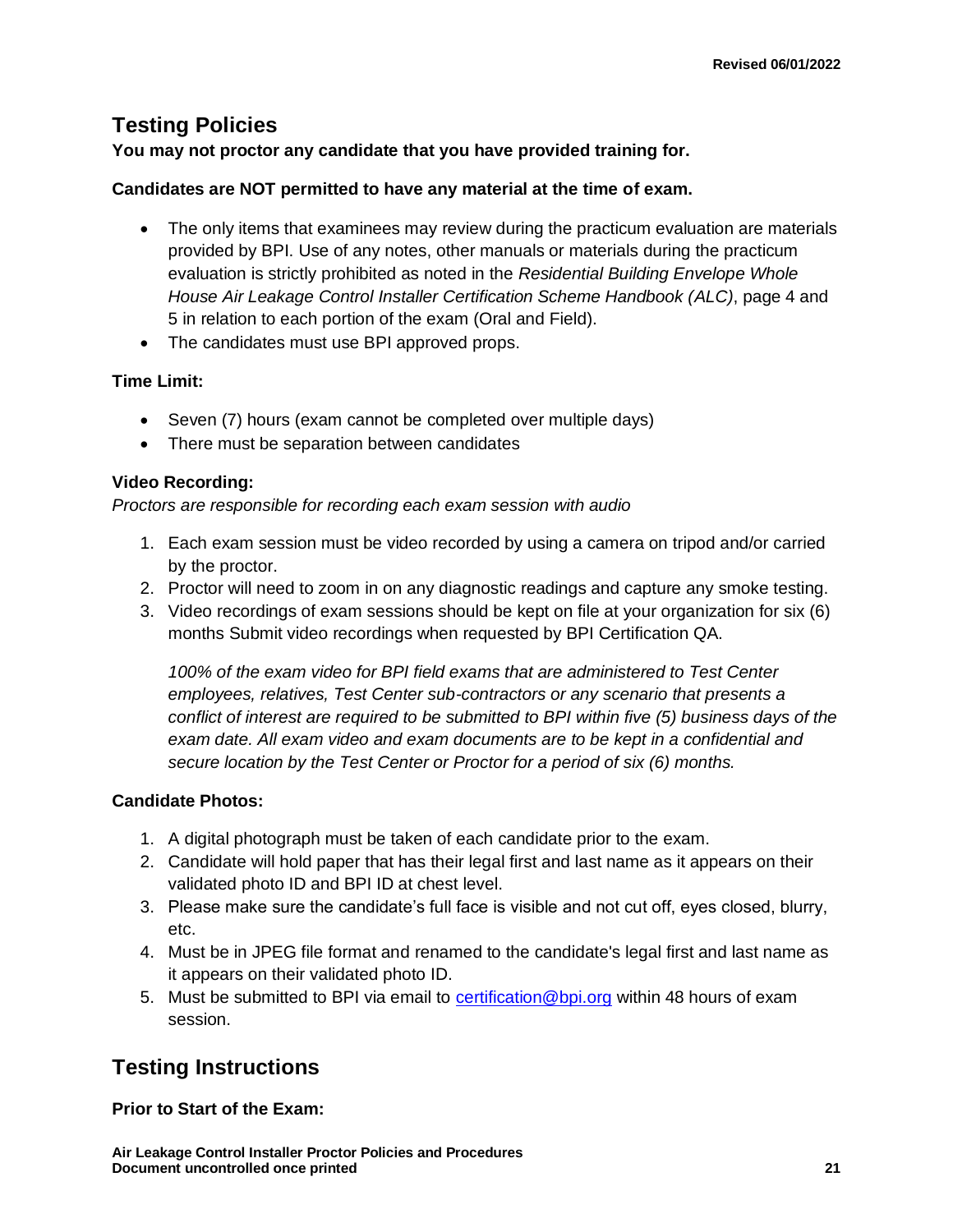- 1. Proctor will validate candidate(s) with government issued photo ID. (State driver's license, State issued identification card, Military ID, or Passport)
- 2. Proctor must ensure that candidates are supplied and have the appropriate testing materials.
- 3. Ensure candidates have been informed of their rights as an exam taker.
- 4. Proctor must always take a digital photograph of the candidate (see **Candidate Photos:** section above)
- 5. Proctor must ask if candidates have special accommodation approval notices to review and if so, the proctor must evaluate candidates appropriately.
- 6. Proctor must read the *Field Exam Script* to all candidates.
- 7. Proctor and candidate(s) *turn off* any cell phones or other electronic devices that will interfere with the exam.
- 8. Proctor will inform the candidate(s) of the time limits.
- 9. Explain to the candidate what steps need to be performed when the task has been completed.
- 10. Ask the candidates if they have any questions prior to beginning.

### **Note**: *Only procedural questions may be answered. Absolutely no technical questions may be answered.*

11. Inform the candidate that they will receive their scores in their Candidate Account via [www.bpi.org](http://www.bpi.org/pros) once the exam has been submitted. Field exams must be submitted to BPI within forty eight (48) hours. Field proctors should stress that candidates should not be calling BPI to receive exam results.

### **During the Exam:**

### **Note**: *Only procedural questions may be answered. Absolutely no technical questions may be answered.*

- 1. If time expires, stop the candidate, explain that time has expired and evaluate accordingly. Any sections of the Field Evaluation Form that were not reached will be evaluated as "0" on the form and appropriate note in the line item notes section.
- 2. If at any time a potentially serious health and safety violation occurs (for the candidate, proctor, structure, or occupants), immediately stop the evaluation. Make a clear note of the violation on the Field Evaluation Form. The exam, at this point, is over.
- 3. Make sure all questions are marked with "1" for successful, "0" for unsuccessful or "N/A" for not applicable. The hands-on line items must be marked with the number of attempts. Any questions marked with "0" or "N/A" must have a comment explaining why that mark was selected.
- 4. The candidate does not need to perform any actions that do not pertain to the Field Evaluation Form.

### **Upon Completion of the Exam:**

**Note:** *Absolutely no information regarding the exam(s) may be discussed; that includes a candidate's potential success or failure on exam(s). BPI is ultimately responsible for*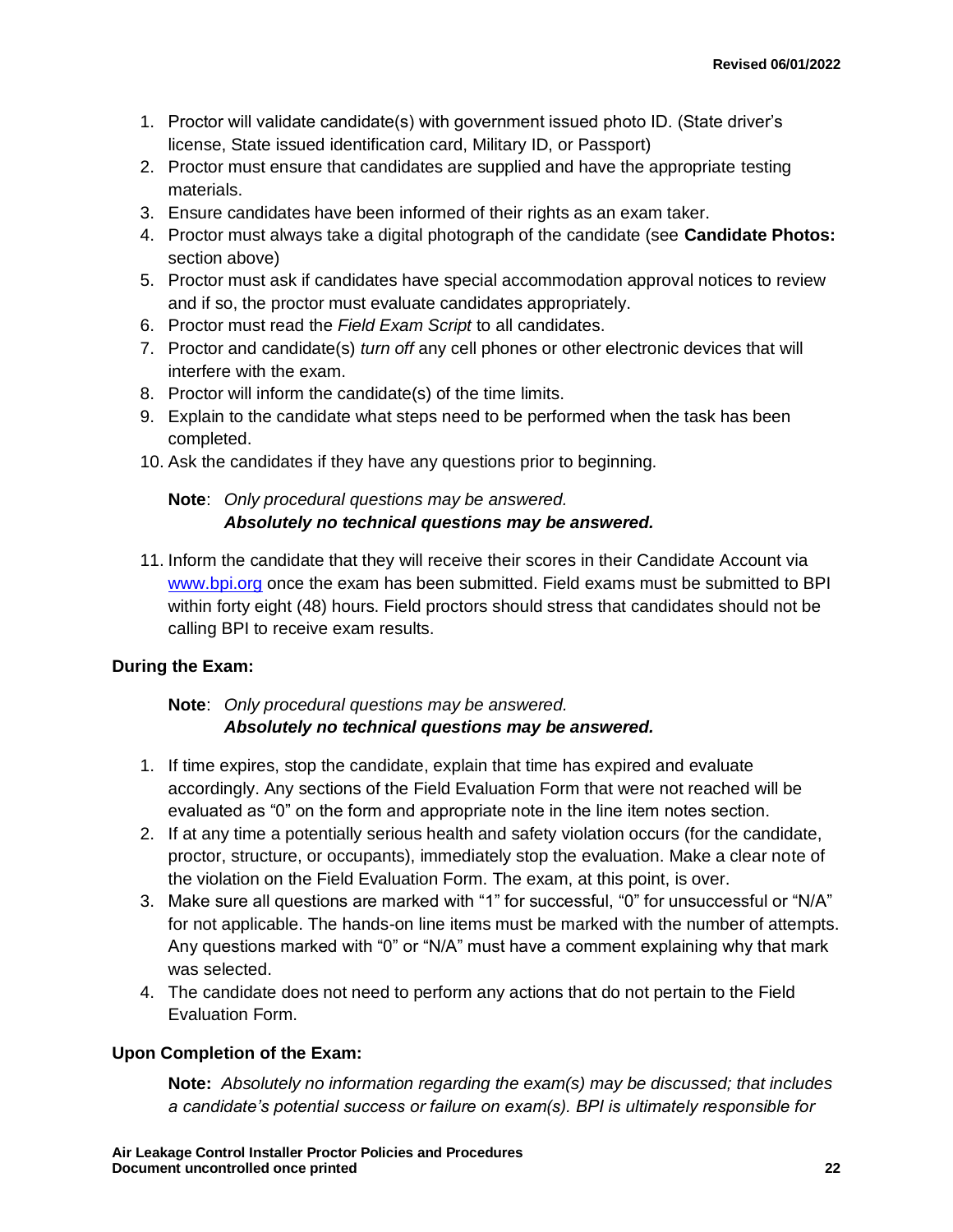*reviewing and scoring of all submitted Field Evaluation Form(s). No technical questions regarding the exam(s) may be answered at any time during or after the exam, including any time in the future. Even when the exam(s) are over, you are still representing BPI in an exam environment.*

1. Complete all sections of the Field Evaluation Form

### **a. No paper copies of exams will be accepted!**

- 2. Reference materials written on by the candidate during the field exam will be collected and destroyed or returned to BPI via traceable method.
- 3. If a candidate was unsuccessful, they may attempt to retake the exam at any time.

### **Exam Retake Scenarios:**

- Candidate was unsuccessful on any of the three (3) Gated Props *(refer to Field Guide or Rubric)*
- Candidate received less than a 90% on the oral section
- Candidate missed two (2) or more of the non-Gated Props

In any of the above scenarios, the candidate would automatically be unsuccessful. If you have a candidate that you know will not be successful based on the props that they have completed up to that point; **DO NOT STOP THE EXAM!** *Candidates will have the opportunity to retake the props that they missed. They will not need to retake the entire exam.* It is possible that a candidate will fall under only one of the scenarios above; OR a candidate may fall under any combination of the three (3).

After a candidate has received their results in the Candidate Portal, they may reach out to **[Certification@bpi.org](mailto:Certification@bpi.org)** to determine which items they will need to retake.

- If a candidate receives less than a 90% on the oral section, they will need to retake the entire oral section.
- Candidates may retake either failed portion of the exam up to six (6) times in one year from the date of the original attempt [one (1) initial attempt and five (5) additional attempts].
- Candidates have one (1) year to complete the certification process. After such time the candidate will be required to test again as a new candidate.

### **Time limits for retake portions will be as follows (up to seven (7) hours total):**

- Oral section one (1) hour
- Missed props $(s)$  twenty-five (25) minutes per prop

### *Do not assume anything.*

### *If you have any questions regarding testing, please contact BPI immediately:* Certification Department at [Certification@bpi.org](mailto:Certification@bpi.org)

Test Center Development Department at [TestCenter@bpi.org](mailto:TestCenter@bpi.org)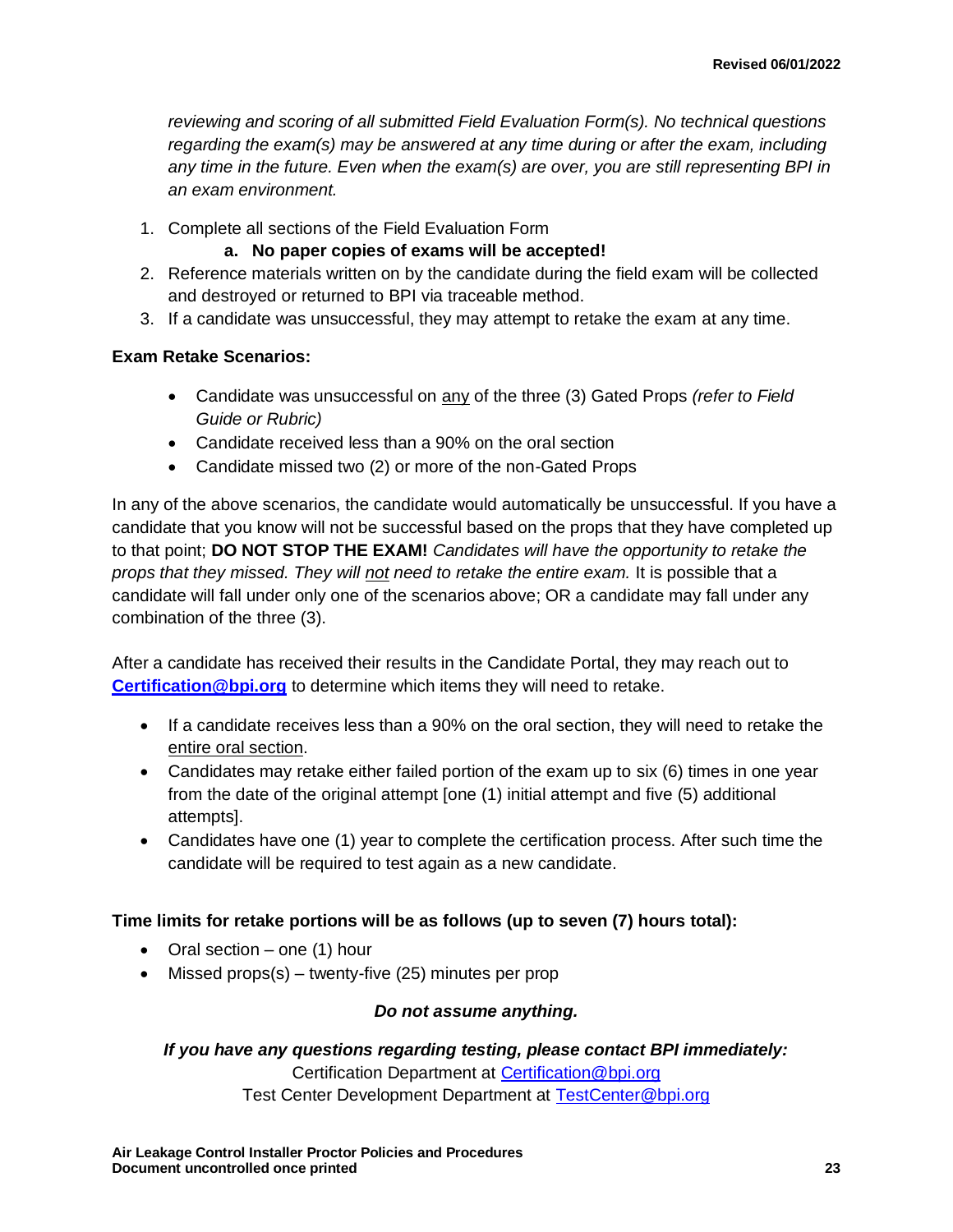### or call (877) 274-1274 ext 292

### *If you have feedback regarding the testing process, please contact:*

Certification Development Department – [certdev@bpi.org](mailto:certdev@bpi.org) or (877) 274-1274 ext 112 or 105

*All material supplied by BPI is considered confidential. Any unauthorized reproduction is strictly prohibited. The proctor will not copy, duplicate, photograph, reproduce, or otherwise capture any exam content. Do not share BPI material with anyone at anytime.*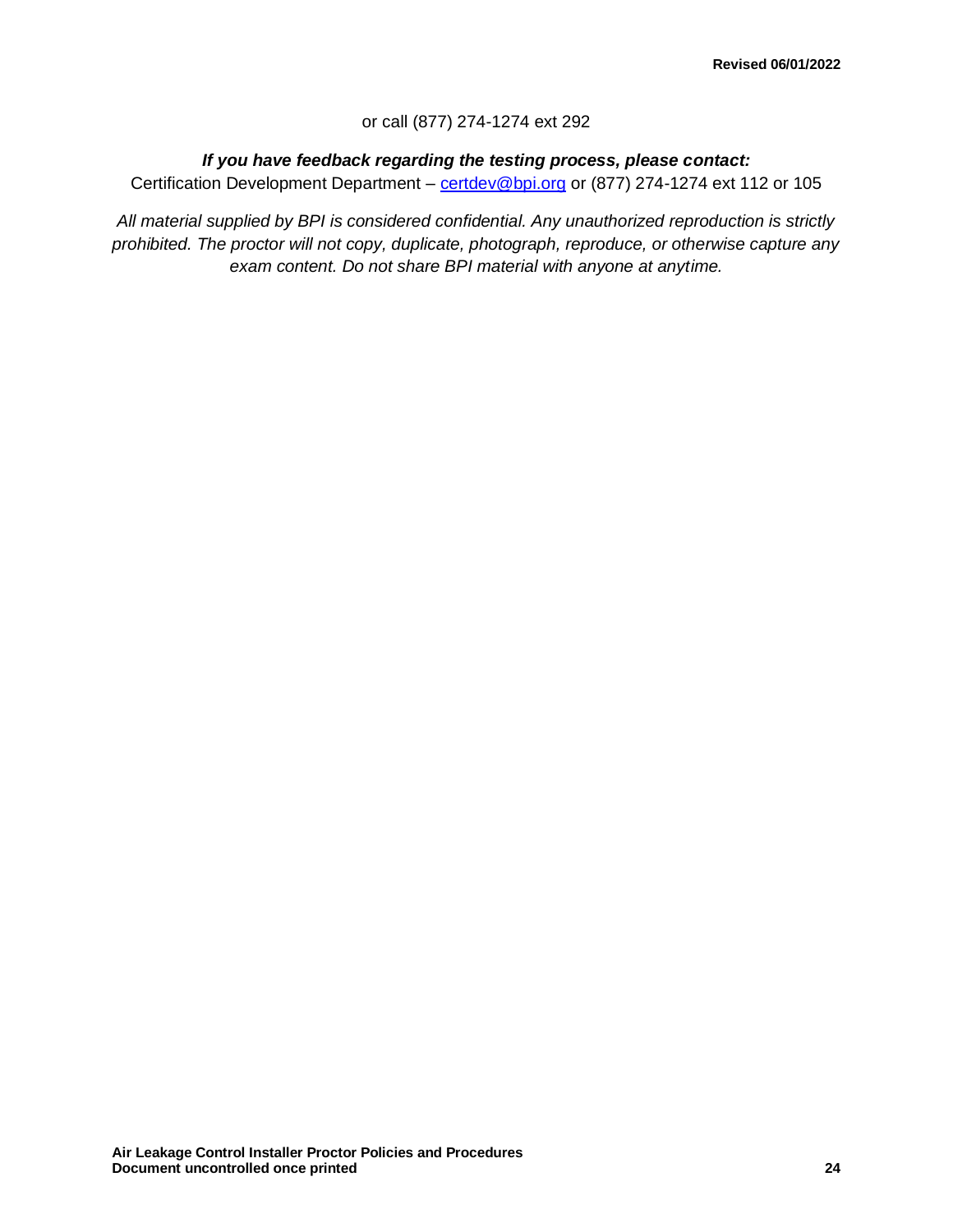# <span id="page-27-0"></span>**Appendix F – Proctor Field Exam Script**

### **PROCTORS – PLEASE NOTE \*\* Reading of this script and all actions associated with this script must be video/audio recorded as part of the exam\*\***

"My name is exame is and I am the proctor for today's exam. Please verify that I have not provided training to you related to the BPI exam designation being administered today." (Record candidate's response on the exam form) "Please provide me with your photo ID." (Identity is to be validated by the proctor with a government issued photo ID of the candidate)

"Do you have any special accommodation approval notices?" (The proctor will need to review each notice for approval)

"Electronic devices such as smart phones and tablets may be used during the exam for reference material, calculator, stop watch, flashlight, etc.; however, they may not be used for any outside communication and must be set to silent or vibrate."

"Any other electronic devices that may interfere with the exam must be turned off or silenced."

"I am required to take a digital photo of you while you hold a paper containing your legal first and last name. The paper must be at chest level so that your name is legible and your picture from shoulder level to the top of your head can be used in your BPI ID, should you become BPI certified. Hats or other items covering your face are not permitted to be worn for the ID pictures."

"You will be allowed 7 hours for the ALC to complete the exam."

"I will be keeping track of the time and will provide updates throughout the exam"

"If the time limit expires, the exam will be stopped and evaluated accordingly."

"Please be aware that you will be evaluated on your performance, knowledge, and abilities as outlined in the ALC Scheme Handbook."

"We will walk around together while you are performing the tasks associated with this exam."

"I will be taking notes about your performance."

"For the exam you will be performing tasks on various props. You will work alone to prepare each prop and present it to me for testing or review. As the proctor, I will review each prop and in addition, I will depressurize certain props to test the seal or installation with smoke. For the props that are tested, if the smoke is drawn in to the prop, the prop fails the test. If the prop fails the test on your first attempt, you will then have one more attempt to prepare the prop correctly. I will also ask you questions regarding each prop and compare your answer to acceptable responses. This process will repeat for each prop."

"Please think aloud so that I may have a better understanding of what you are seeing and doing."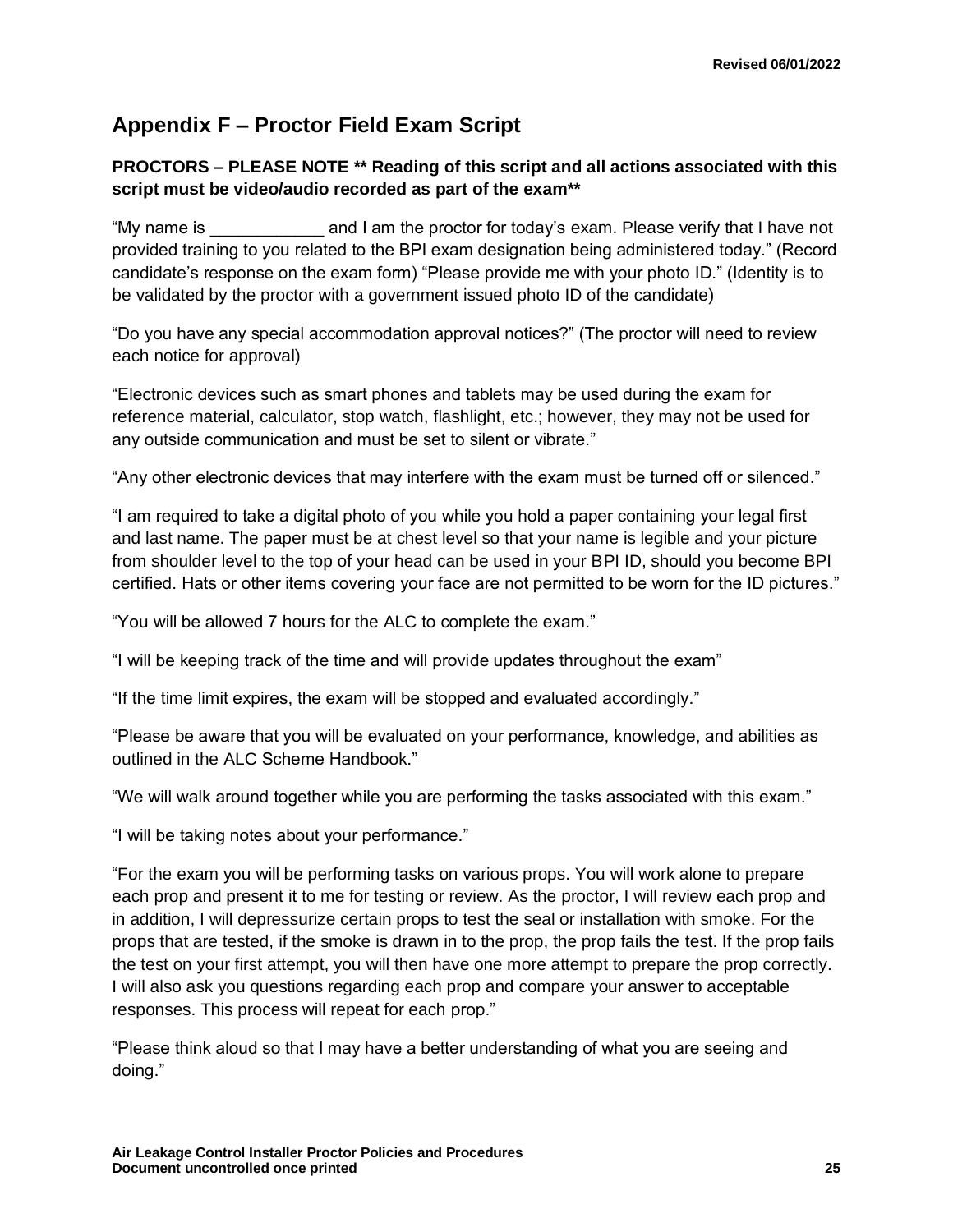"The only questions that I am permitted to ask you are for clarification purposes only. I will not ask questions above and beyond the need to clarify your statement or actions."

"I can only answer procedural questions related to the exam process and will be collecting and destroying any material you use to take notes or make calculations on. No technical questions may be answered."

"If at any time a potentially serious health and safety violation occurs, or may occur, that affects you, me, the structure or the occupants, the exam will be immediately stopped and considered unsuccessful regardless of your score."

"Exam results are determined by BPI after the exam has been submitted for processing. When the exam has been processed you will receive an email notification from BPI with instructions on how to view your scores. You will receive another email from BPI if Certification has been awarded. I cannot give you any feedback regarding your testing session."

"Do you have any questions at this time? The time is now \_\_\_\_\_ and you have (restate time limit for exam). You may start the exam."

#### **Upon completion of the exam:**

"It is my understanding that you are finished with the exam; is that correct? The exam session is over at (state end time). Please hand me any exam or other materials used for notes and/or calculations during this exam. Thank you"

End recording.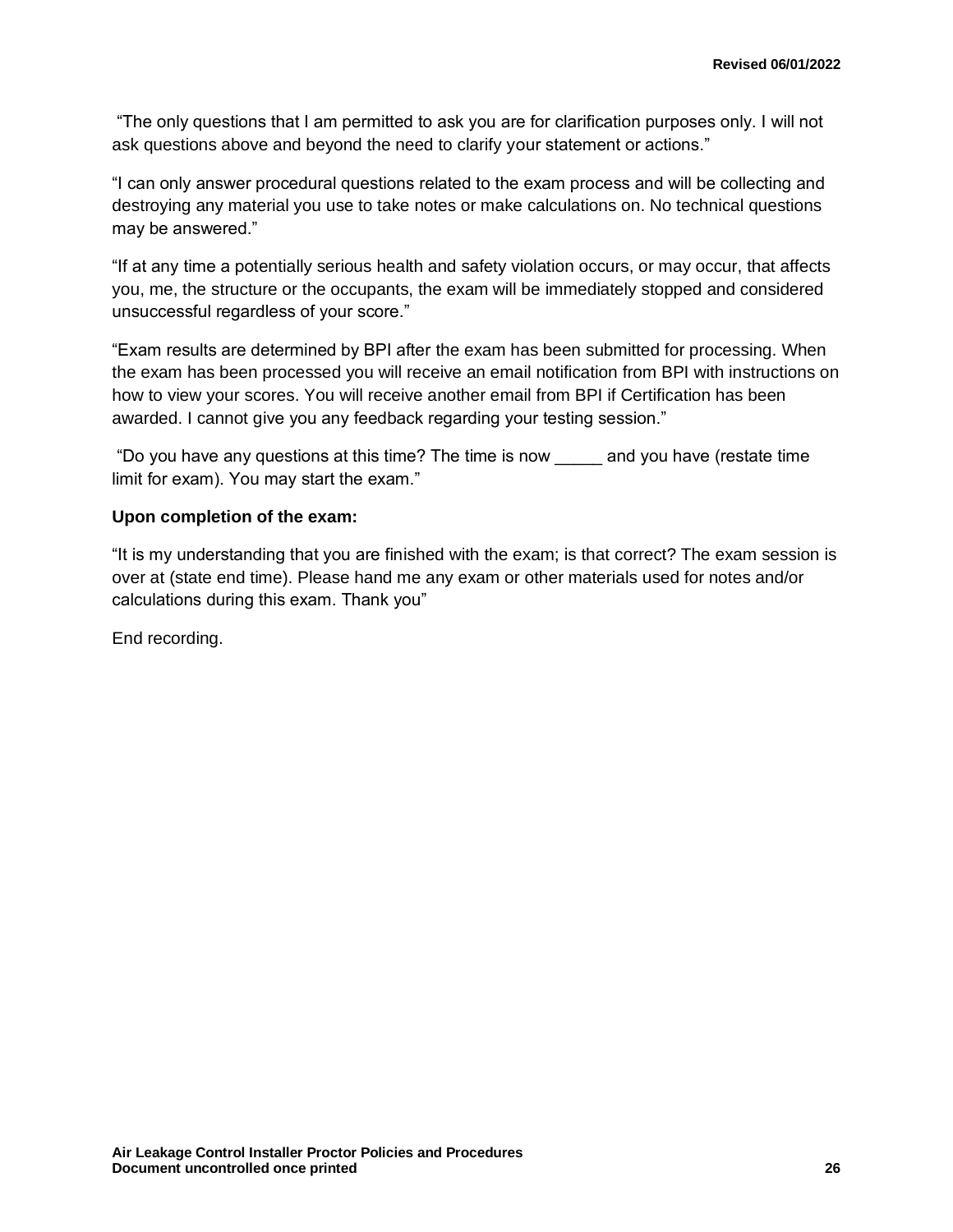# <span id="page-29-0"></span>**Appendix G – Candidates Requesting Special Accommodations**

In conformance with the Americans with Disabilities Act (ADA), arrangements for persons with disabilities will be provided upon request. Required documentation must be submitted to BPI and/or a BPI Test Center no later than four weeks prior to a scheduled test date.

The Americans with Disabilities (ADA) Act provides comprehensive civil rights protection for qualified individuals with disabilities.

An individual with a disability is a person who:

- has a physical impairment or a mental impairment that substantially limits a major life activity
- has a record of such impairment, or
- is regarded as having such an impairment.

The ADA does not specifically name all of the impairments that are covered. If a candidate has a disability, they have the right to inquire and receive information about testing accommodations. "Testing Accommodation" means an adjustment to or modification of the standard testing conditions that eases the impact of the applicant's disability on the examination process without altering the nature of the exam.

If an applicant is claiming a disability that requires testing accommodations, the applicant must properly complete the Special Testing Accommodation form. The burden of proof is on the applicant to establish the existence of a disability protected by the Americans with Disabilities Act, as well as to establish the need for testing accommodations. Each application is evaluated on a case by case basis.

Qualified individuals with disabilities are required to request accommodations every time they plan to take the examination unless the disability is shown to be lifelong. In cases where it is not, the new request for accommodation will be evaluated to determine if the disability is a current impediment to the candidate. It is in the candidate's best interests to provide recent and appropriate documentation, which clearly defines the extent and impact of the impairment(s) upon current levels of academic and physical functioning.

Request for accommodations and appropriate supporting documentation, which when completed, should provide evidence of a substantial limitation to physical or academic functioning.

Clinical evaluations and examinations of the candidate that have resulted in a diagnosis of a physical or mental impairment must have been performed by a licensed/certified or otherwise qualified professional with credentials appropriate to diagnose a candidate's disability consistent with the provisions of the ADA. Details about the professional's area of specialization and professional credentials must be provided.

Documentation must be submitted on official letterhead from a licensed or qualified professional who examined the candidate and diagnosed a physical or mental impairment. Depending on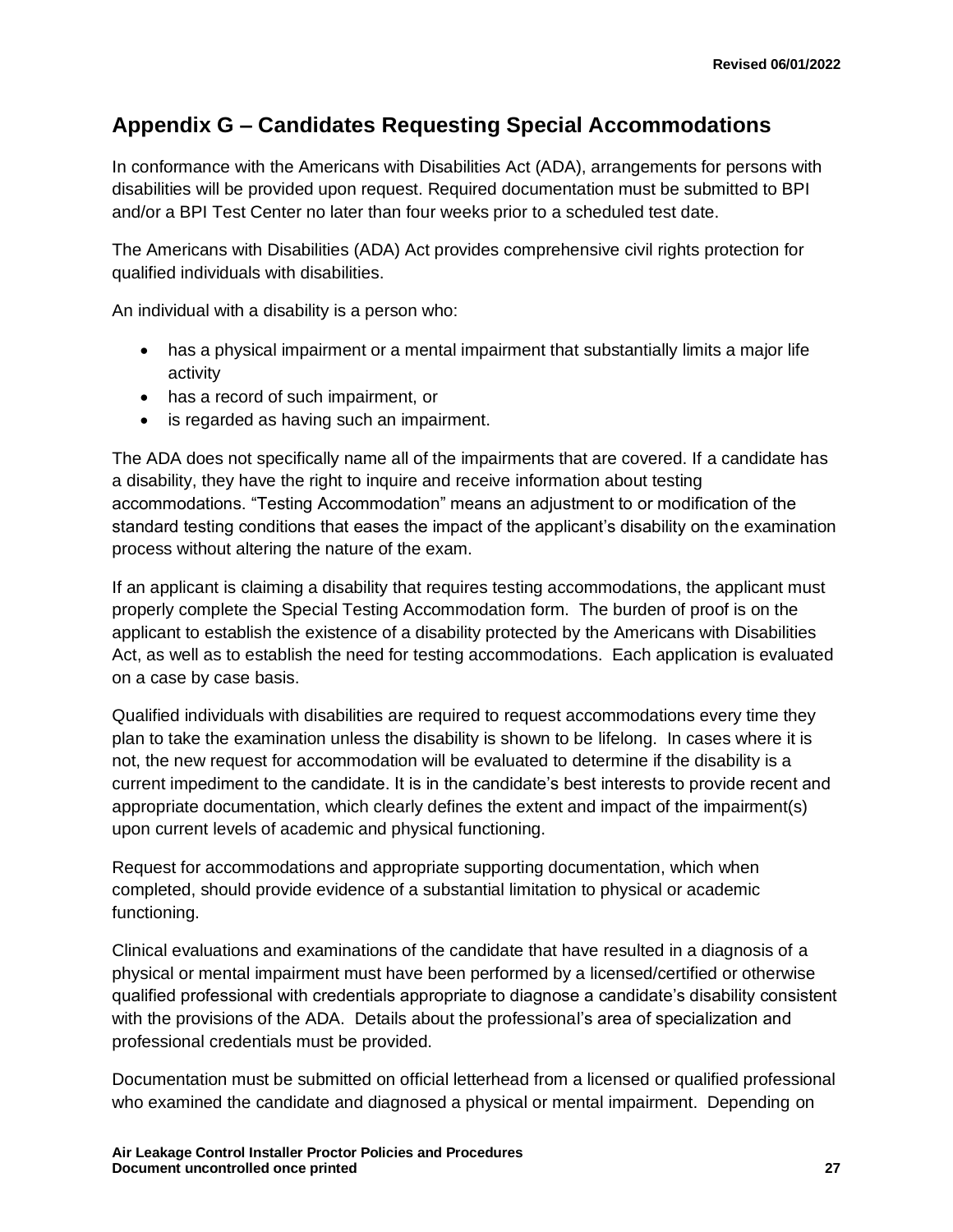the disability and written evaluation, documentation may include a letter from a physician or a detailed report.

Document must be no more than 3 years old.

Documentation for all disabilities should describe the extent of the disability and recommended accommodations.

A diagnosis of Attention Deficit Disorder (ADD) or Attention Deficit Hyperactivity Disorder (ADHD) must be supported by a current (administered within the past three years) comprehensive evaluation and relevant neuropsychological or psycho educational assessment batteries. The report must include documented information that the patient meets criteria for long standing history, impairment, and pervasiveness. The report must include specific diagnosis of ADHD based on the DSM-IV diagnostic criteria.

The candidate must submit the following forms to BPI at least 2 weeks in advance of the scheduled exam.

- [Candidate Application for Special Testing Accommodations](http://www.bpi.org/standards_applications.aspx)
- [Provider Application for Special Testing Accommodations](http://www.bpi.org/standards_applications.aspx)
- Clinical evaluation on official letterhead (letter or detailed report)

Once these forms have been reviewed the applicant will receive notification of approval or denial from BPI. If approved, the candidate must bring the approval notice with them to the Test Center.

All forms can be located at [www.bpi.org.](http://www.bpi.org/pros)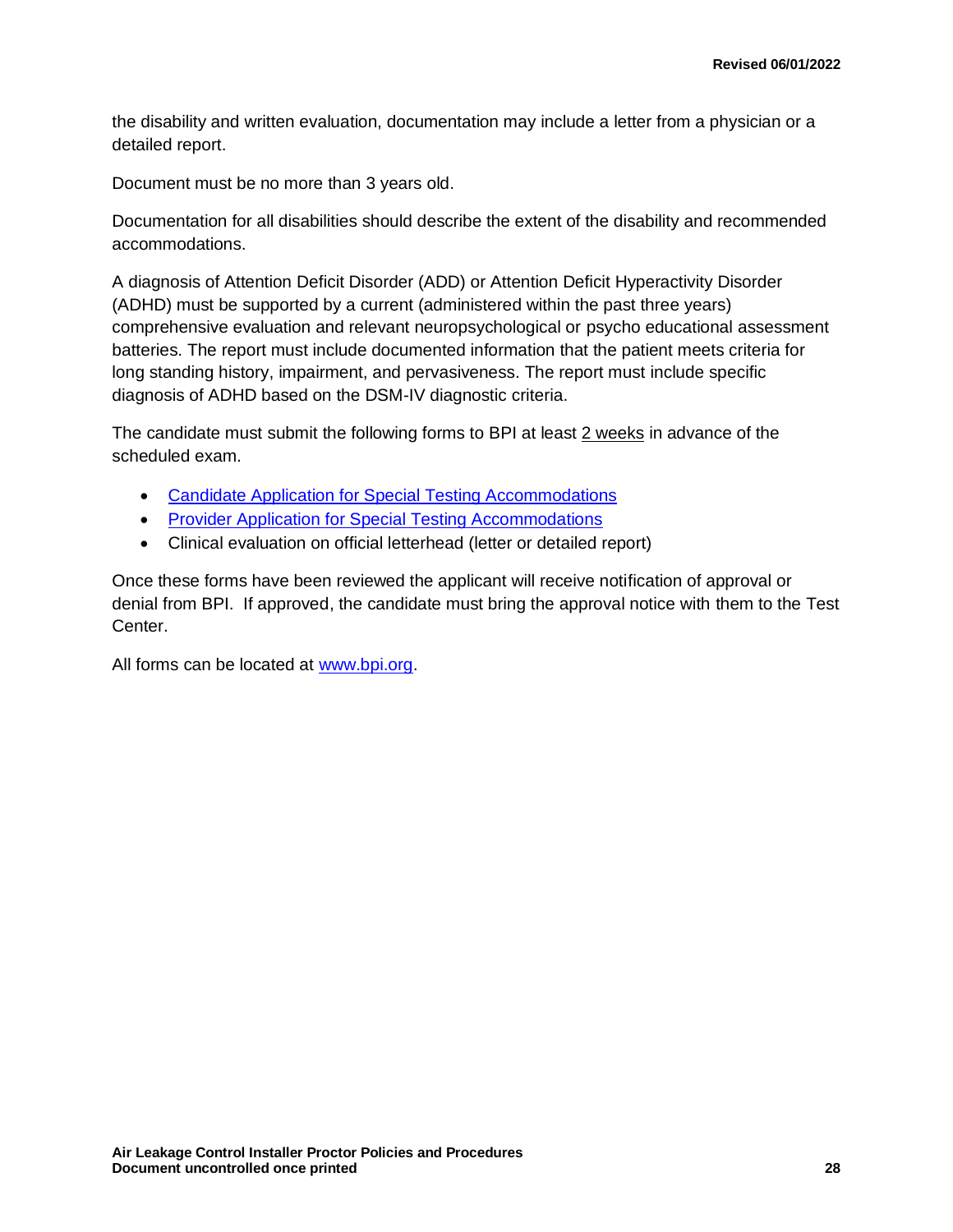# <span id="page-31-0"></span>**Appendix H – Language Barrier Testing Accommodations**

If a candidate has difficulty in comprehending the language of the test, they have the right to inquire in advance of testing whether any accommodations may be available to them. BPI must allow the candidate, at his or her expense, to have an interpreter present at either an online or field exam, provided that the interpreter is a bona fide interpreter that is engaged in that profession and that is pre-approved by BPI.

The candidate must submit the following forms to BPI at least 2 weeks in advance of the scheduled exam.

• [Candidate Application for Language Barrier Testing Accommodations](http://www.bpi.org/standards_applications.aspx)

Once these forms have been reviewed the applicant will receive notification of approval or denial from BPI. If approved, the candidate must bring the approval notice with them to the Test Center.

BPI Standard Testing Accommodations for candidates with a language barrier.

### **ALC Examinations:**

Will be allowed to have up to 9 hours

All forms can be located at [http://www.bpi.org.](http://www.bpi.org/pros)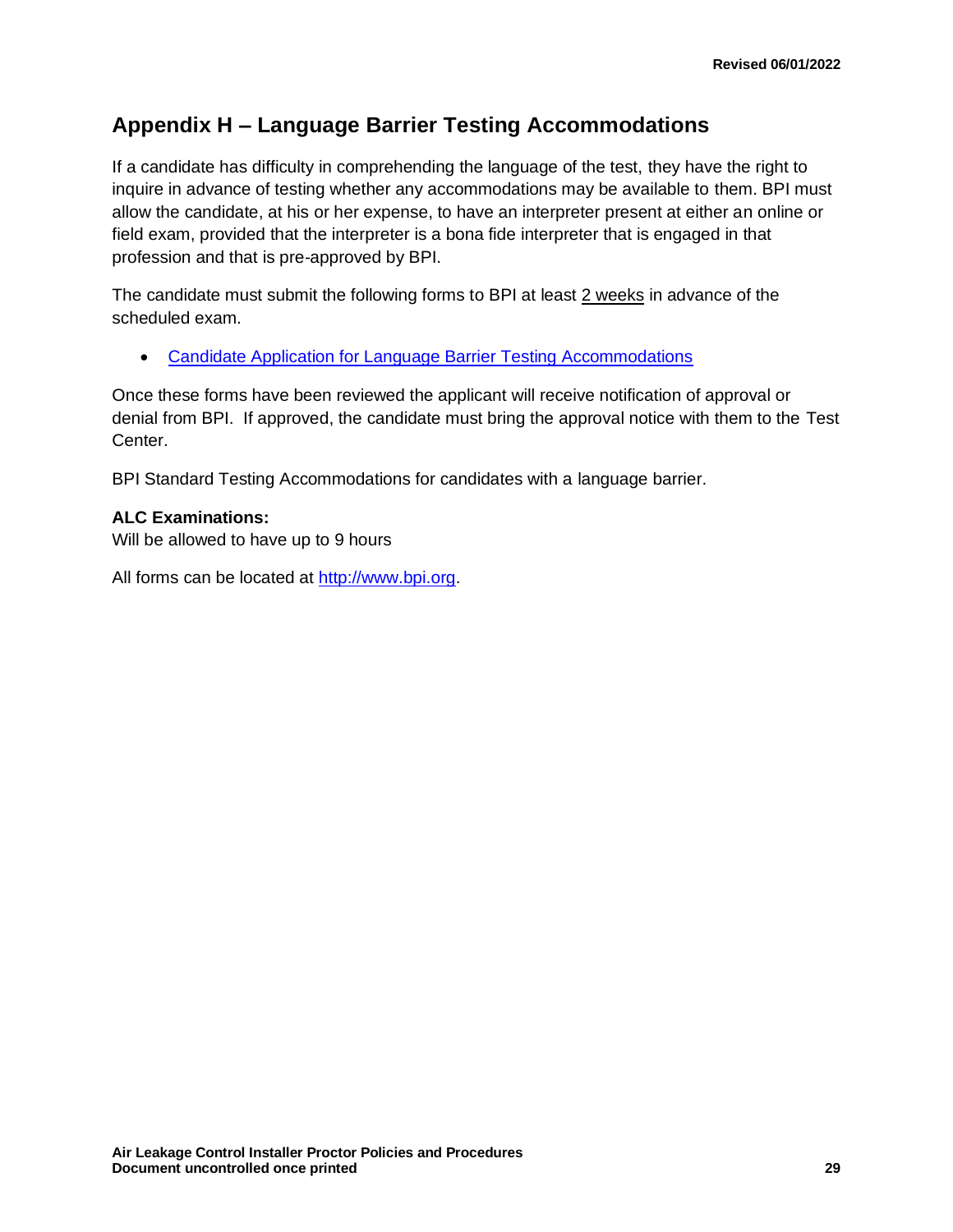# <span id="page-32-0"></span>**Appendix I – Occupant and Worker Safety**

- 1. Exhaust ventilation- to prevent emission buildup and move air from adjacent spaces toward work area exhaust, 0.5cfm/sq ft not less than 250cfm.
- 2. Provide capture- at user discharge in restricted space such as unvented attic or crawlspace. Extend duct like 10" From duct blaster close to foam release area, keep installer's face in clear air but protected.
- 3. Isolate work site- barrier seal over return ductwork & openings to adjacent spaces so no release. No unprotected people in work area,
- 4. Confirm PPE- goggles, coverall with hood & booties, gloves; respiratory protection depending on concentration of MDI:
- For 1-component: voluntary P95 face-piece with charcoal
- For 2-component low pressure: Fitted facemask wT100 organic vapor/HE cartridge
- PAPR w/T100 organic vapor/HE cartridge and hood Supplied air system with hood
- For 2 component high pressure: Supplied air hood and full body cover
- 5. Sample MDI concentration- in air at personal breathing zone of installer Personal Breathing Zone, and work area airborne concentration AA with active sampler, Iso Sense for MDI or Scott.
- 6. Adjust fan(s) to keep under TWA 0.005ppm (10 hr) and below ceiling of 0.02ppm (10 minute) at installer breathing zone and in area.
- 7. P95 face piece when MDI controlled to low levels.
- 8. Sample MDI when completed run ventilation if any MDI found until concentration is below lower limit of detection after fan turned off.

Operate fan as needed during cure period to keep airflow toward work area and concentration below level of detection.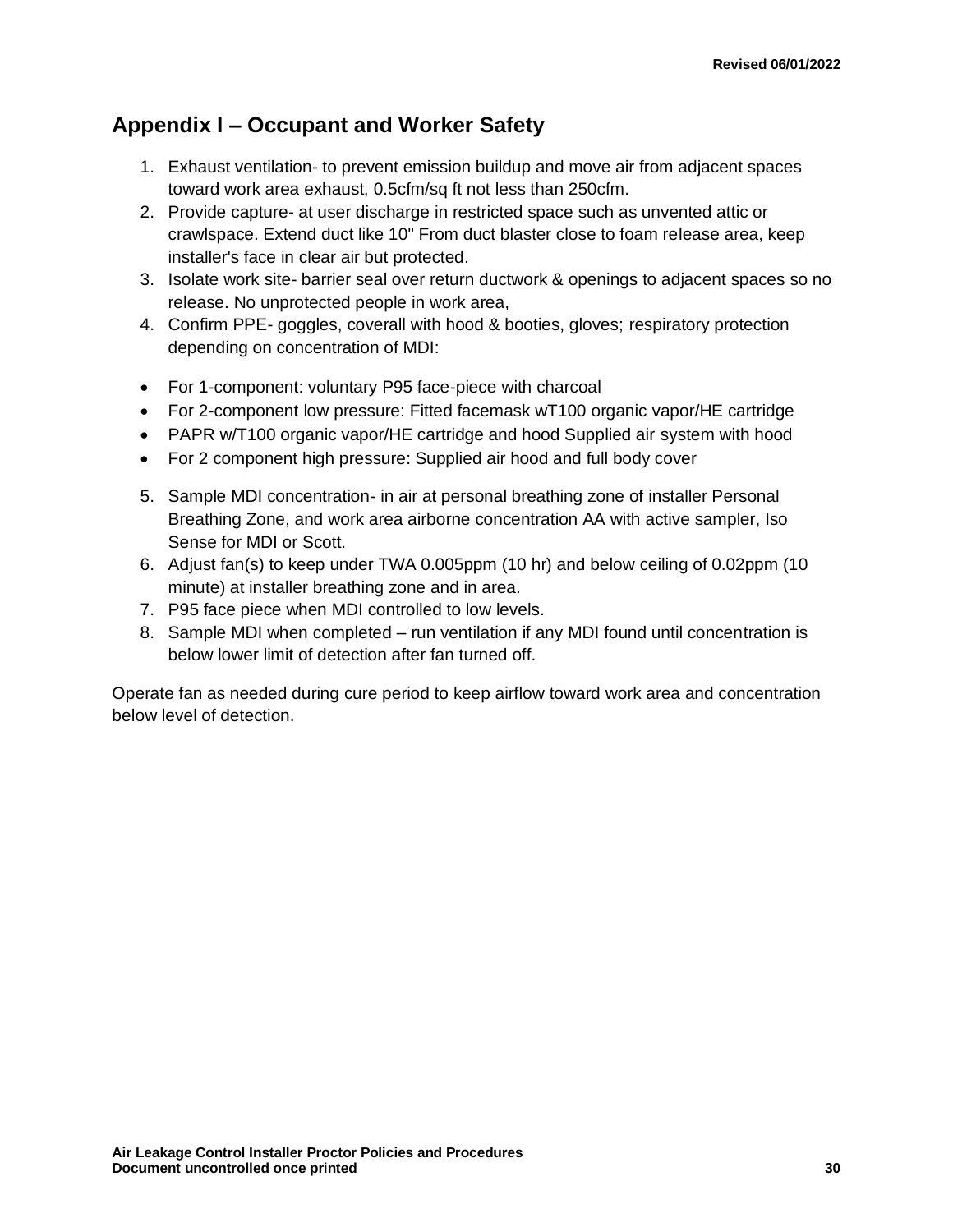# <span id="page-33-0"></span>**Appendix J – Materials**

In the context of this certification scheme, the purpose of air sealing is to assemble an air barrier in an existing accessible attic, side attic, crawlspace or other buffer zone between inside and outside. The goal is a single pressure boundary where it is most field to establish. Typically several different materials are used to bridge gaps between solid sections of existing construction. The materials, sealants, connections and attachments used in this effort must be:

- continuous on all edges and across all gaps,
- strong enough to support expected loads,
- durable enough to maintain air tightness over time,
- and impermeable to airflow-typically 0.004cfm/sq ft at 75pa for barriers and sealants.

In addition, materials that bridge the clearance distance to heat sources must be noncombustible. Where the air barrier material is not warmed by insulation it must also be permeable to moisture movement.

The Proctor is responsible to follow applicable codes and consult specific ICC ES reports to determine additional conditions for use for specific products. Supplies of rigid barrier materials, noncombustible barriers, foams, sealants, tools and fasteners must be on hand for evaluation.

Sample air impermeable rigid barrier materials and sealants for accessible areas:

- 1. Barrier materials that are listed for use exposed in attics and crawlspaces include:
- Foil faced polyisocyanurate (e.g. ESR-1864 TSX8500, NER 681 Thermax)
- Extruded polystyrene insulation boards (e.g. ESR 2142 Dow Styrofoam)
- Foil faced bubble wrap (flame spread 25X)
- Radiator reflector board
- House wraps when supported (Flame spread 25: ESR 2375 Tyvek)
- 2. Barrier materials that may be left exposed to interior and to cover chases to interior include:
- Flame spread 25 faced batts and duct insulation when supported
- Rigid duct board with Flame spread 25 facing
- Gypsum board
- Plywood
- Oriented strand board (OSB)
- 3. Non combustible barriers include:
- Galvanized sheet metal
- Aluminum flashing on roll
- Aluminum coil
- Cement board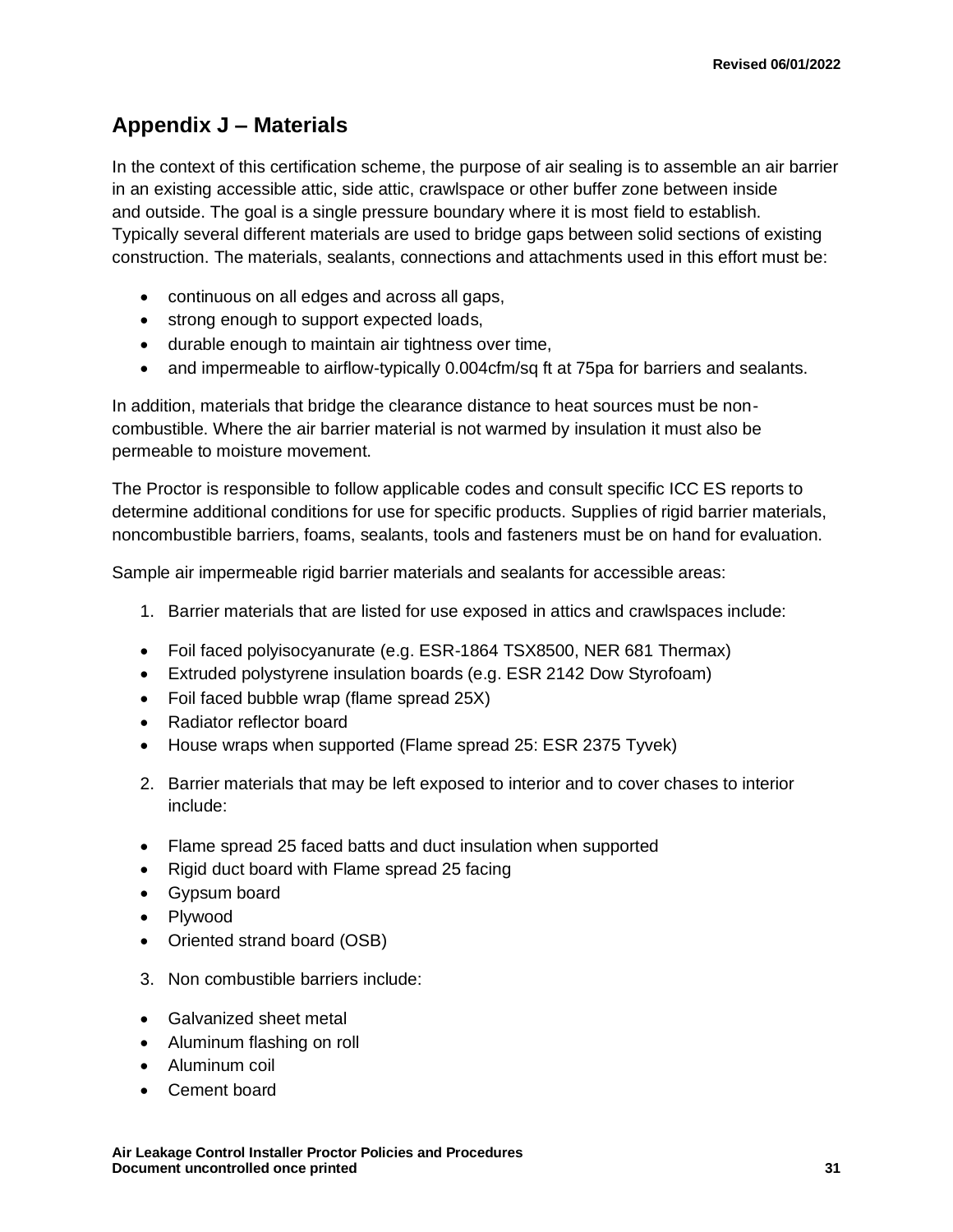- 4. Non-combustible sealants include:
- Furnace cement
- Fireblock sealant meeting ASTM E 136 (all chimneys)
- For gas vents only: 600F RTV silicone
- 5. Duct mastic and sealants include:
- Water based duct sealant UL 181A-M, UL 181B-M
- Acrylic sealant meeting ASTM C 834
- Silicone, urethane, other elastomeric sealants meeting ASTM C-920
- 6. Sealant foams that meet ICC ES 377 and ASTM C1642-07 include:
- One component foam
- Two component sealant foam (kit)
- Sample materials for use in inaccessible areas include:
- 7. Cellulose (loose fill), Fiberglass (batt and loose fill) and fiberglass wool include:
- Cellulose loose fill insulation meeting ASTM C739, 16 CFR 1209, 1404
- Specific Cellulose ICC ES reports required for fire rated details (e.g. ESR-1996 US Greenfiber, ESR-2217 NuWool)
- Mineral fiber batt and blanket insulation meeting ASTM 665
- Mineral fiber loose fill insulation meeting ASTM C764
- Fiberglass wool engineered for air resistance tested to draft BPI standard using {ASTM E2178, C522 (e.g. JM Spider, Knauf Perimeter Plus) and showing under 3 cfm 50} per
- square foot leakage
- 8. Rigid foam boards include:
- Rigid closed cell foam boards meeting ASTM C578, ICC ES AC12
- Specific foam board ICC ES reports required for uncovered use (e.g. NER-681 Thermax, ESR 2142 Dow XPS)
- Rigid Fiberglass faced insulation meeting ASTM C553, C612, and C 1136 for facing.
- 9. Rigid fiber glass duct board with Flame spread 25 facing include:
- Gypsum board Plywood
- Oriented strand board (OSB)
- "Hardie" board
- Flame spread 25 faced batts and duct insulation when supported

10. Non combustible barriers include:

- Galvanized sheet metal
- Aluminum flashing on roll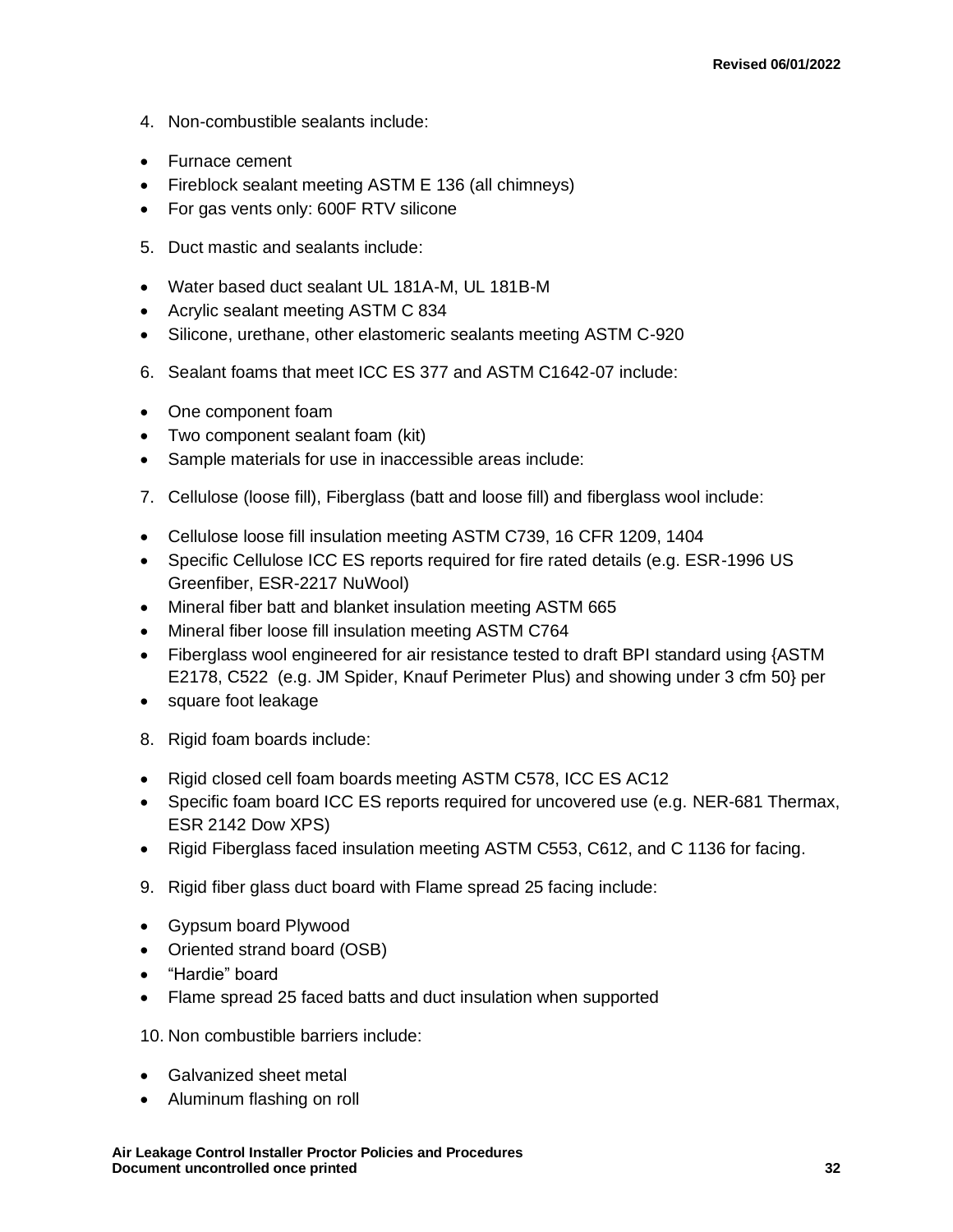- Aluminum coil
- Cement board

11. Non-combustible sealants include:

- Furnace cement
- Fireblock sealant meeting ASTM E 136 (all chimneys)
- For gas vents only: 600F RTV silicone

12. Duct mastic and sealants include:

- Water based duct sealant UL 181A-M, UL 181B-M
- Acrylic sealant meeting ASTM C-834
- Silicone, urethane caulk meeting ASTM C-920

13. Foam sealants that meet ICC ES 377 and ASTM C1642-07 include:

- One component foam
- Two component sealant foam (kit)

14. Air impermeable Insulating foam (bulk, truck mounted) include:

- Two component open cell foam listed for uncovered use in attics and crawlspaces(e.g. ESR 2668 Certaspray open; ESR1826 Icynene)
- Two component closed cell foam listed for uncovered use in attics and crawlspaces(e.g. ESR 2669 Certaspray closed)

With spray or prescriptive ignition barrier ESR-2642 BASF wall spray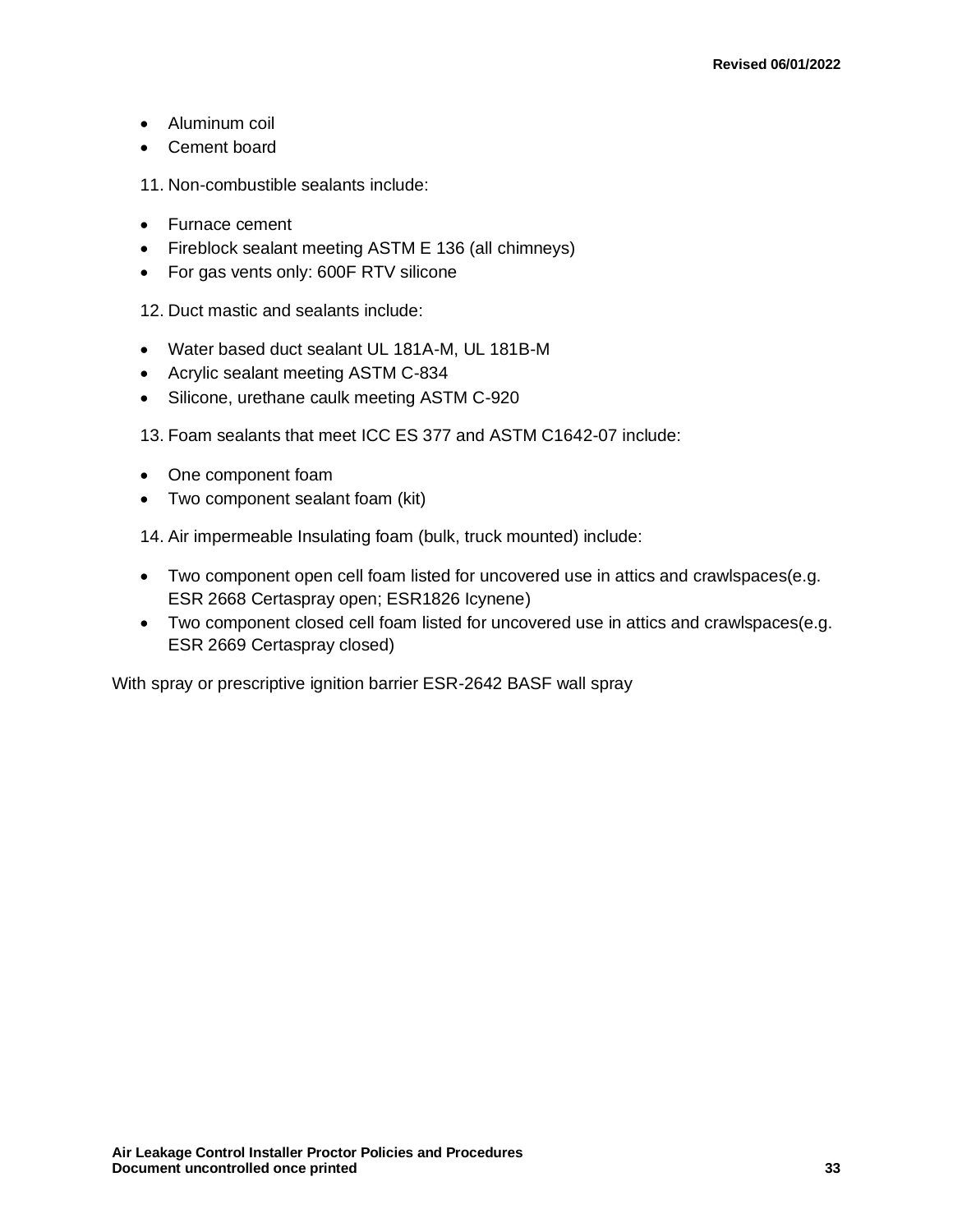# <span id="page-36-0"></span>**Appendix K – Proctor Assistant Non-Disclosure and Conflict of Interest Agreement**

I, the consideration of my participation as a Proctor Assistant for **<<Insert Candidate's Name>>** BPI's certification exam(s) agree to the following statements:

- 1. I will keep confidential any and all information, including, but not limited to, examinations, test questions, test question responses and answers, analyses, and other nonpublic records and information that are disclosed to me as a result of my participation as a BPI Proctor Assistant.
- 2. I will treat all confidential information as BPI's sole property and proprietary information and take all steps necessary to ensure its confidentiality.
- 3. Upon discovery of any unauthorized use or disclosure or suspected unauthorized use or disclosure of confidential information I will promptly inform BPI's Manager of Client Relations in writing of such unauthorized use of disclosure. I will cooperate in every reasonable way to help regain possession of confidential information and prevent further unauthorized use or disclosure.
- 4. BPI will own all confidential information, including, but not limited to, test questions, test question responses and answers, related to any BPI certification. I agree that no transfer of any confidential information is granted to or conferred upon me in this agreement, by any disclosure of such confidential information by BPI.
- 5. Discussions during exam sessions are considered strictly prohibited, unless prior written permission is given to discuss with the candidate being tested. Materials received during the exam sessions should be returned to BPI staff for safeguarding, unless instructed otherwise. Any notes taken that contain potentially proprietary, confidential, and sensitive in nature and or otherwise damaging information should be destroyed after the exam session has ended unless otherwise instructed by BPI.
- 6. Candidate(s) that I am assisting during their exam session will be treated in a professional and ethical manner. I will avoid conflicts of interest and act at all times in the best interest of the candidate(s) that I am assisting and will disclose any potential conflicts of interest to the Proctor conducting the exam(s) prior to the start of the exam session.

Signed and Agreed to by:

#### **Printed Name Signature Date Date**

Building Performance Institute, Inc 63 Putnam Street, Suite 202 Saratoga Springs, NY 12866 Phone: 877-274-1274 Fax: 518-899-1622 [www.bpi.org](http://www.bpi.org/)

**Air Leakage Control Installer Proctor Policies and Procedures Document uncontrolled once printed 34**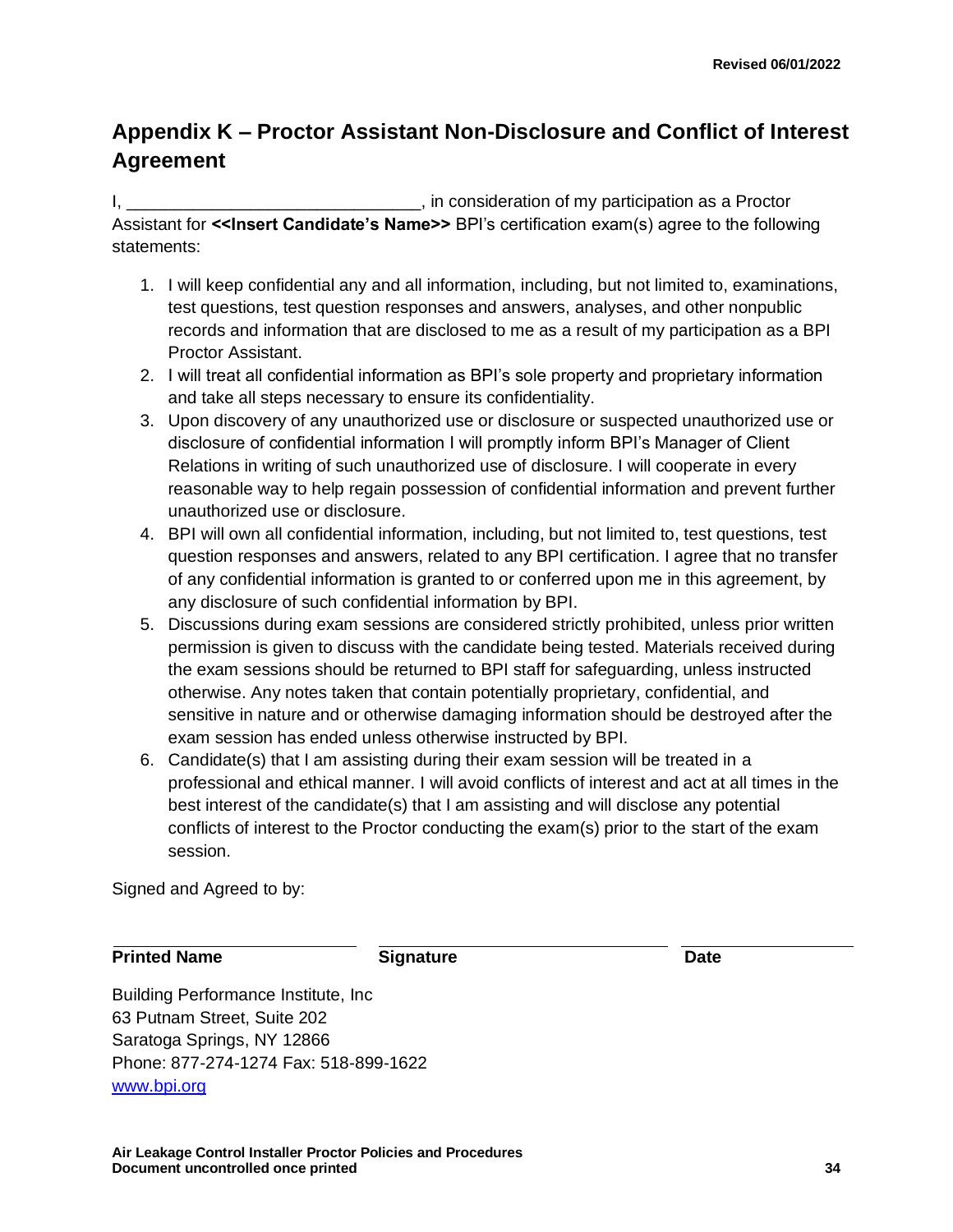# <span id="page-37-0"></span>**Appendix L – Proctor-Trainer Agreement**



# **Proctor-Trainer Agreement**

Approved proctors for ALC who are also trainers for ALC are not permitted to proctor ALC field exams for candidates they have trained.

For those individuals that train for ALC certification and then subsequently wish to proctor the ALC field examination, the following scenarios apply:

- 1. The proctor may train ALC candidates for one Test Center and perform ALC field examinations for another Test Center so long as they do not administer the exam to a candidate they have trained and no other known conflicts of interest exist.
- 2. The proctor may train ALC candidates for a Test Center and proctor ALC candidates for the same Test Center so long as they do not administer the exam to a candidate they have trained and no other known conflicts of interest exist.

Failure to sign or abide by the terms of this agreement will result in suspension or termination of your proctor status for ALC.

I agree to and will comply with this policy and understand that failure to abide by this policy will result in termination of my proctor status for ALC.

Print Name:

Signature: <u>Communications</u>

| Date: |  |
|-------|--|
|       |  |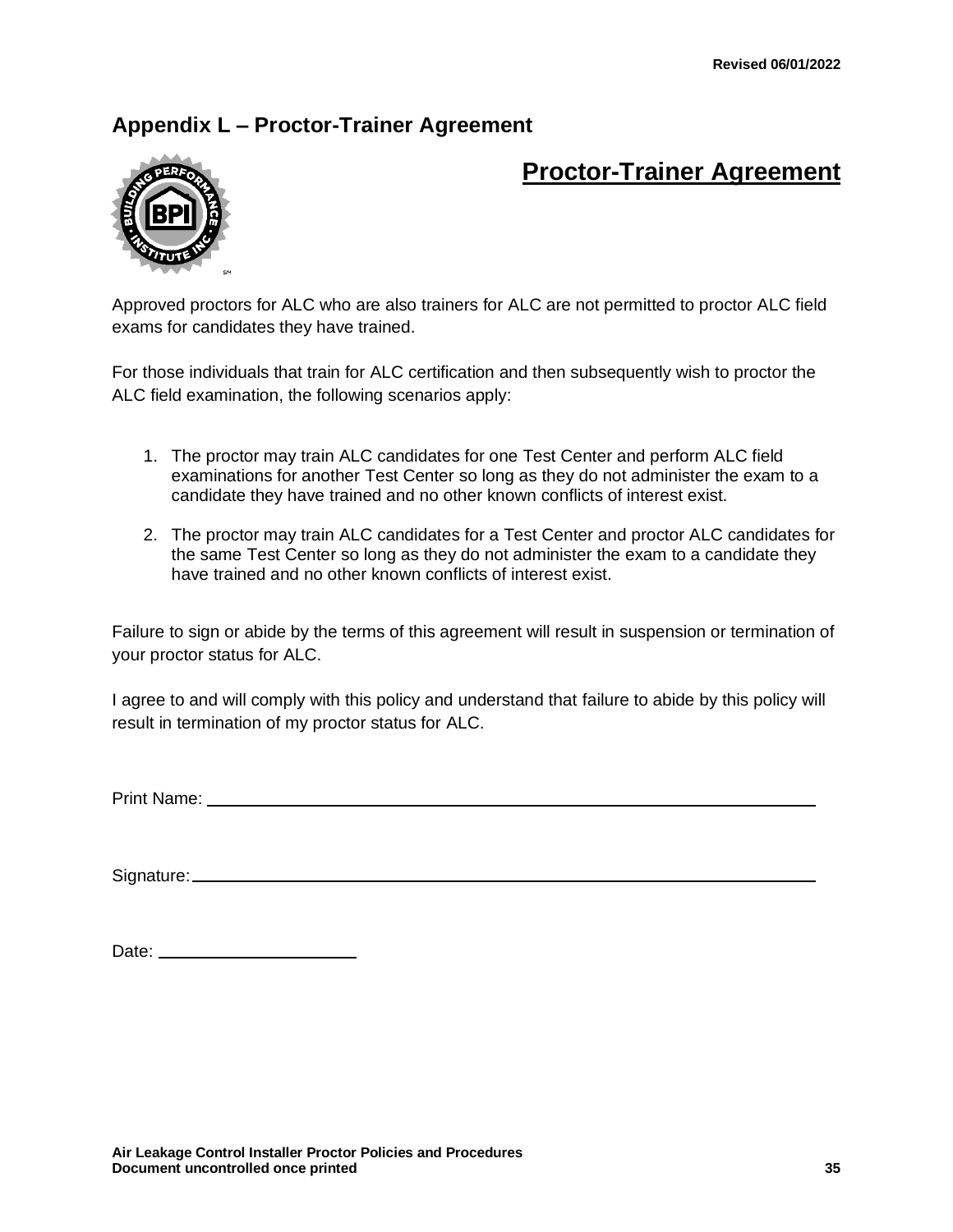# <span id="page-38-0"></span>**Appendix M – Acknowledgement and Signature Page**

I have read the *BPI Proctor Policies and Procedures for ALC* and have fully reviewed, understand, and agree to comply with the Terms and Conditions contained therein. I understand and agree that I am subject to disciplinary actions by BPI, as set forth in Appendix B and Appendix C and including but not limited to termination or suspension of my status as a BPI Proctor, if I fail to comply with any Terms and Conditions of the *BPI Proctor Policies and Procedures for ALC*.

Print Name: \_\_\_\_\_\_\_\_\_\_\_\_\_\_\_\_\_\_\_\_\_\_\_\_\_\_\_\_\_\_\_\_\_\_\_\_\_\_\_\_\_\_\_\_\_\_\_\_\_\_\_\_\_\_\_\_\_\_\_\_\_\_\_\_\_

Signature: \_\_\_\_\_\_\_\_\_\_\_\_\_\_\_\_\_\_\_\_\_\_\_\_\_\_\_\_\_\_\_\_\_\_\_\_\_\_\_\_\_\_\_\_\_\_\_\_\_\_ Date: \_\_\_\_\_\_\_\_\_\_\_

BPI ID Number:  $\blacksquare$